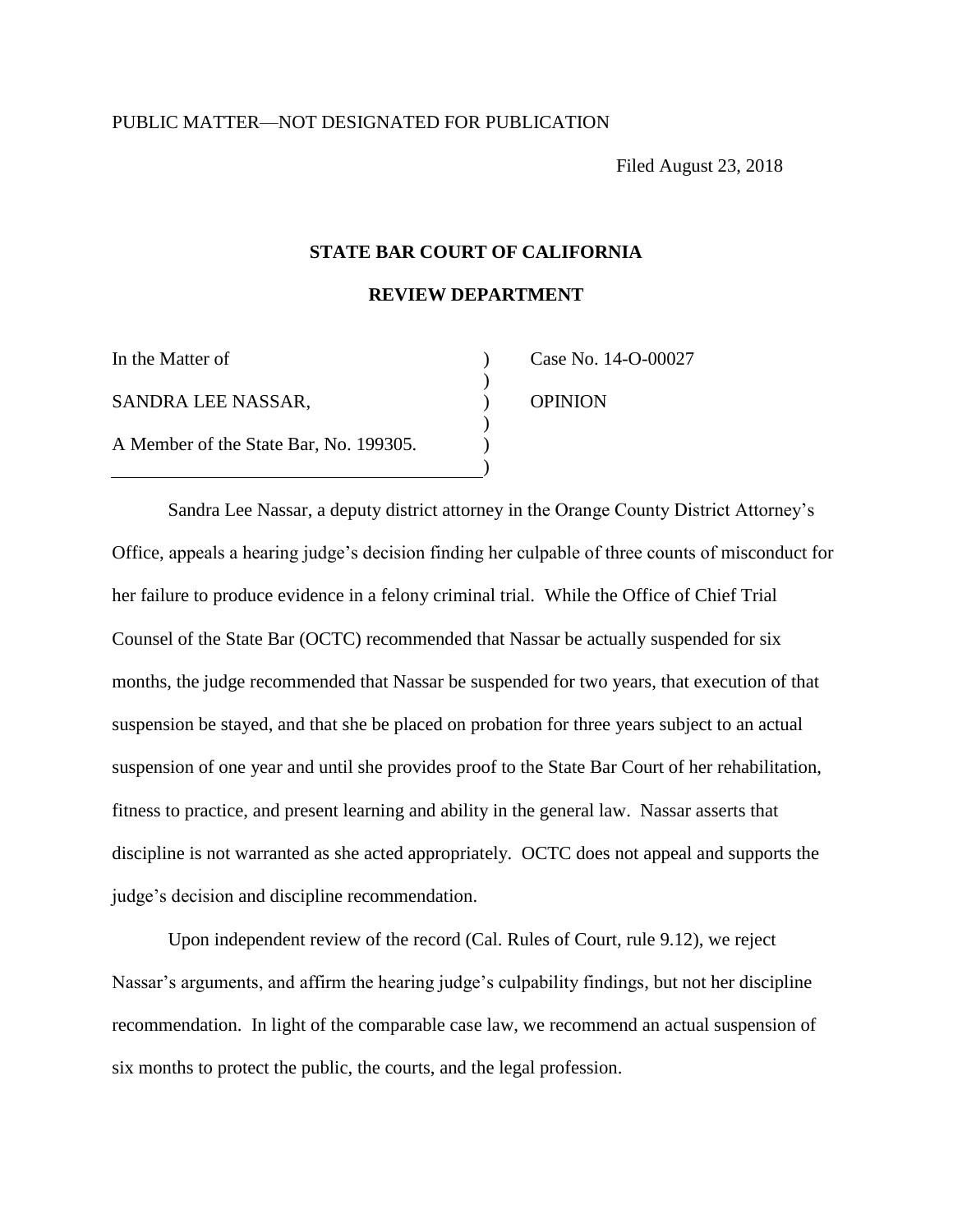#### **I. PROCEDURAL BACKGROUND**

On March 3, 2017, OCTC filed a Notice of Disciplinary Charges (NDC), charging Nassar with violating Business and Professions Code section 6068, subdivision (a) (failure to support laws),<sup>1</sup> section 6106 (moral turpitude—suppression of evidence), and rule 5-220 of the California Rules of Professional Conduct (suppression of evidence).<sup>2</sup> On June 28, 2017, the parties filed a Stipulation as to Facts and Admission of Documents (Stipulation). Trial was held on June 28 and 29 and July 21, 2017, and posttrial briefing followed. On October 10, 2017, the hearing judge issued her decision.

# **II. FACTUAL BACKGROUND<sup>3</sup>**

Nassar was admitted to practice law in California on December 9, 1998. In June 2011, Nassar filed criminal charges in *People v. Carmen Iacullo and Lori Pincus*, Orange County Superior Court Case No. 11NF1839 (*Iacullo*), alleging child abuse and torture of a five-year-old victim. Iacullo was in custody prior to the filing of these charges. Pincus, the victim's mother and Iacullo's codefendant, was arrested on June 11, 2011.

After Nassar filed *Iacullo*, she directed that a "mail cover" be imposed on Iacullo's and Pincus's mail while both were in custody. $4$  Nassar received and reviewed copies of the

 $<sup>1</sup>$  All further references to sections are to the Business and Professions Code unless</sup> otherwise noted.

 $^{2}$  All further references to rules are to the California Rules of Professional Conduct unless otherwise noted.

 $3$  The factual background is based on the Stipulation, the trial testimony, documentary evidence, and factual findings by the hearing judge, which are entitled to great weight. (Rules Proc. of State Bar, rule 5.155(A).)

<sup>&</sup>lt;sup>4</sup> Testimony at trial from both parties established that when a mail cover is in use, jail personnel intercept and copy all mail sent to and from the prisoner at the request of the prosecuting attorney. Attorney-client communications are excluded. Copies are held for the district attorney to review, and after the mail is copied, it is forwarded to the addressee. Nassar asked the jail to implement the mail cover. The decision to do so was entirely within her discretion.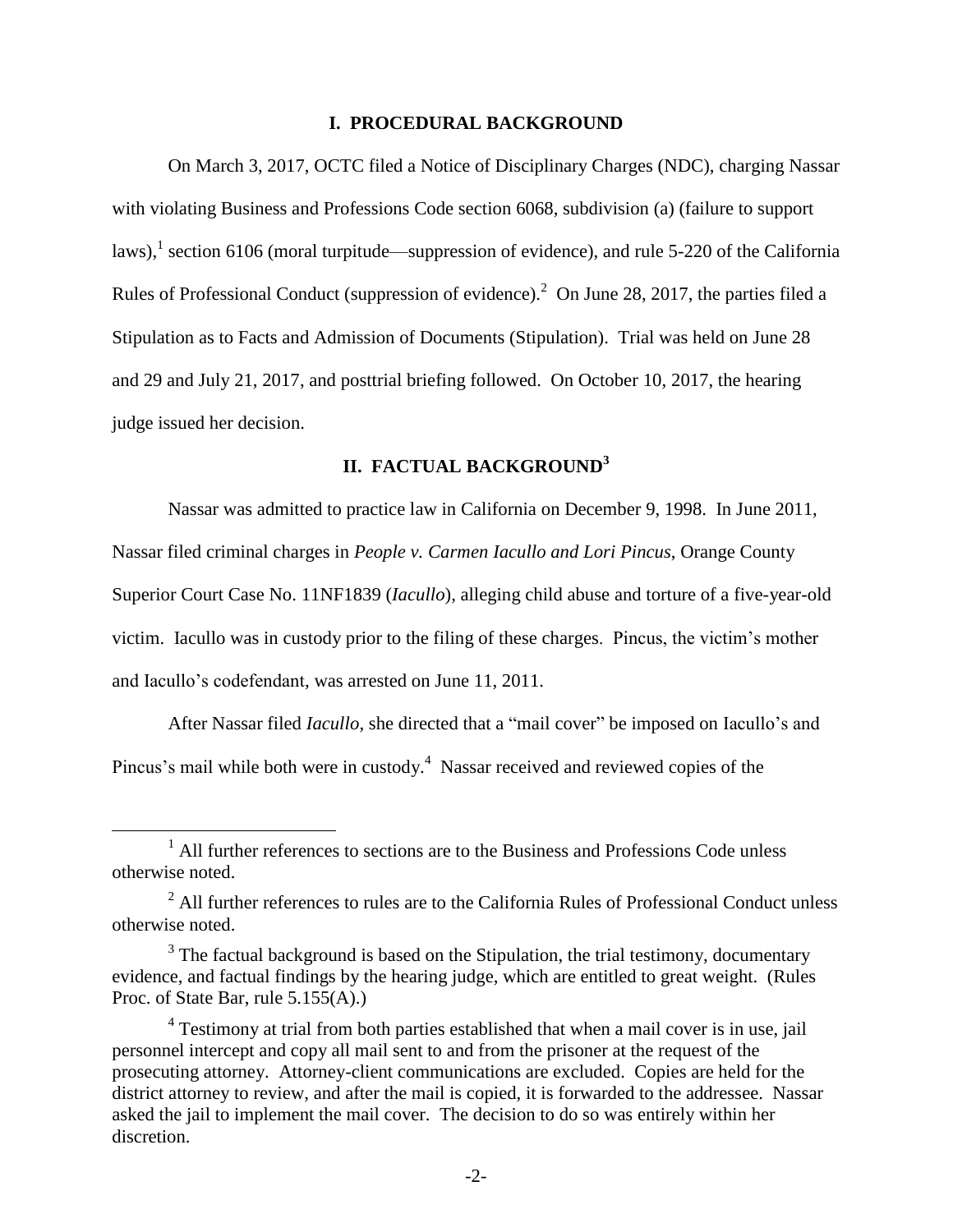intercepted mail before it was forwarded to the addressee. Iacullo, Pincus, and their attorneys were unaware of the mail cover.

Pursuant to a plea agreement Nassar negotiated with Pincus, Pincus pled guilty on July 10, 2012, to violations of Penal Code section 273a, subdivision (a) (child abuse), and Penal Code section 32 (accessory after the fact). As a part of her plea, Pincus signed a factual basis statement<sup>5</sup> and a cooperation agreement that she would testify at Iacullo's trial. Pincus was released soon after her plea, thereby ending the mail cover on her correspondence. Iacullo's mail cover remained in place.

Between July 2011 and August 2012, Iacullo's attorney, Joe Dane, repeatedly requested discovery documents from Nassar. Iacullo's case was scheduled for jury trial five times during April 2012 to June 2013. Each time, the defense filed a motion to continue the trial shortly before the scheduled date. The superior court granted each motion on the first day of trial, except the first one, which was granted the week before trial was to start.<sup>6</sup>

In April 2013, Nassar was transferred out of the Family Protection Unit as part of the customary rotation practice in the district attorney's office. Deputy District Attorney Jennifer Duke took over the *Iacullo* prosecution, after which the next trial date was set for June 17, 2013.

When Nassar told Duke about the mail cover in the *Iacullo* case, Duke asked if any of the more than 1,000 pages of collected material had been produced. Nassar had not produced any of it, and replied, "Why would I?" Duke then spoke to her supervisor, Ted Burnett, who confirmed that the mail cover materials should have been provided to Dane in response to his earlier

<sup>&</sup>lt;sup>5</sup> Pincus admitted in the statement that she "willfully and unlawfully harbored, concealed, and aided [Iacullo], knowing he had committed the crimes of child abuse and torture upon [her] son . . . with the intent that [Iacullo] might avoid and escape from arrest, trial, conviction, and punishment for the felony crimes he committed against [her] son."

 $6$  Trial was initially set for June 20, 2012. On June 13, the trial date was moved to October 10. On that date, and on each successive scheduled trial date of January 16, 2013, March 20, April 17, and June 17, 2013, the trial was continued.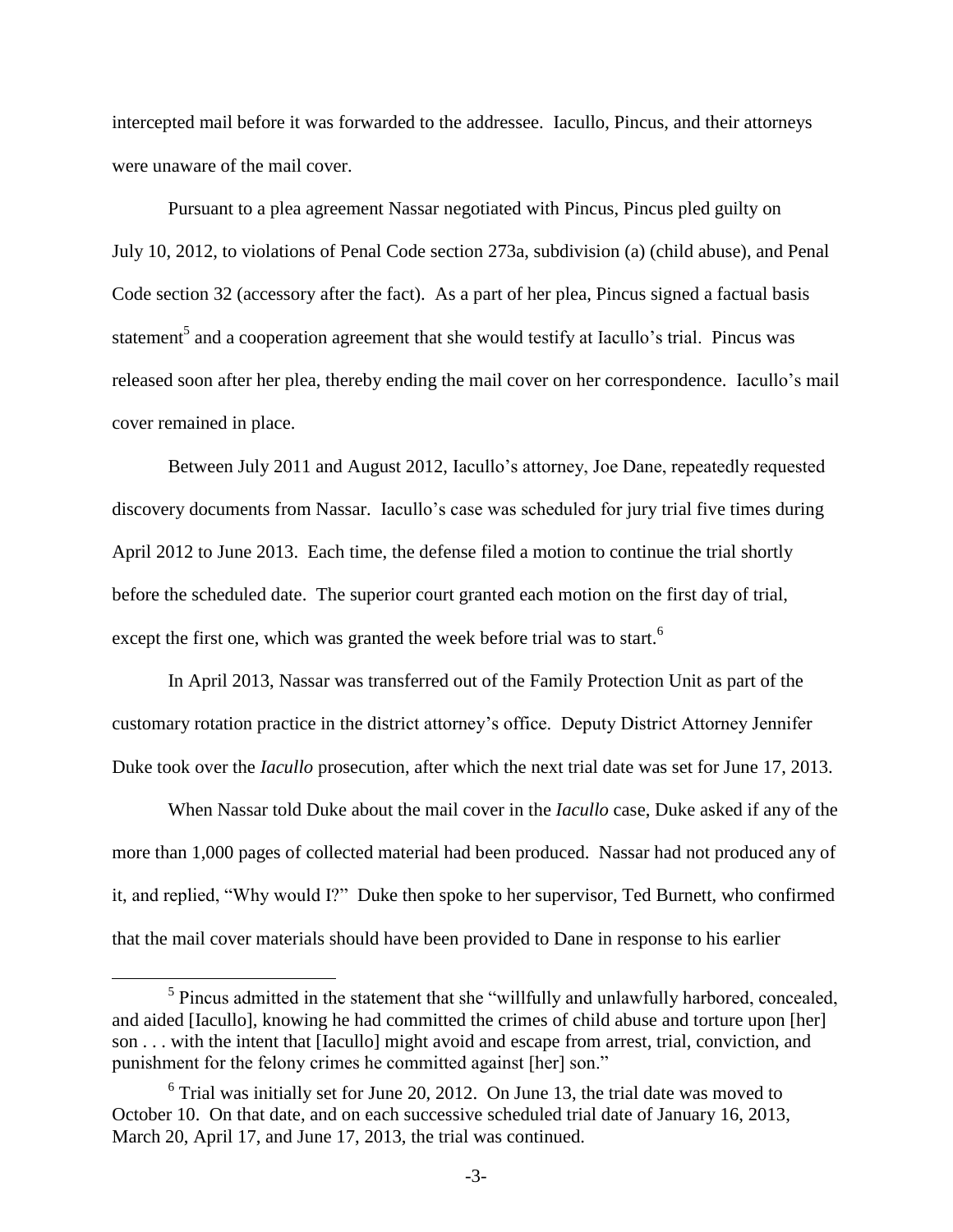requests. On June 6, 2013, Duke produced all collected materials to Dane and canceled the mail cover.

On July 3, 2013, Dane filed a motion to dismiss or, in the alternative, to recuse the Orange County District Attorney's Office based on, among other issues, its withholding of the mail cover materials. On July 17 and 29, the superior court held a hearing on the motion, at which Nassar testified. She testified that she was familiar with her duty to produce exculpatory and mitigating information, even without a request from the defense. Nassar admitted that she received statements written by Pincus through the mail cover. She testified that she considered only one letter to be exculpatory,<sup>7</sup> but believed she did not have to produce it since it was sent to Iacullo, and was in his possession.<sup>8</sup>

At the hearing, Dane asked Nassar why she did not provide the mail cover materials when Pincus pled guilty. She answered that, at that time, she "had not finished turning over all of the discovery on the case." She then explained that she did not produce the mail cover materials because "[i]t relates to trial strategy."

<sup>&</sup>lt;sup>7</sup> This letter from Pincus to Iacullo was dated October 23, 2011, and stated, in part, "I know you didn't do what they're saying. You couldn't have! I told them you hadn't been home for that last week other than to grab your tattoo equipment, but they accused me of lying to protect you." It was the only letter discussed in detail at the hearing.

<sup>&</sup>lt;sup>8</sup> Other letters written by Pincus were admitted into evidence at Nassar's disciplinary trial and were described in the hearing judge's decision. They were obtained through the mail cover on Pincus while she was incarcerated and included (1) a letter to "Alex" stating that she did not sign a statement from the district attorney because it was "bullshit" and wanted her to admit to "concealing a crime covering his ass"; (2) a letter to an unknown individual stating that Pincus did not sign a factual basis statement from the district attorney because it was "bullshit"; (3) a letter to "Teresa" stating that Pincus did not sign the factual basis statement because it points the finger at Iacullo and she was "not physically present when it happened"; and (4) a letter to "Andrew" stating that the factual basis statement was not right because Pincus was not there and could not say that she knows what happened.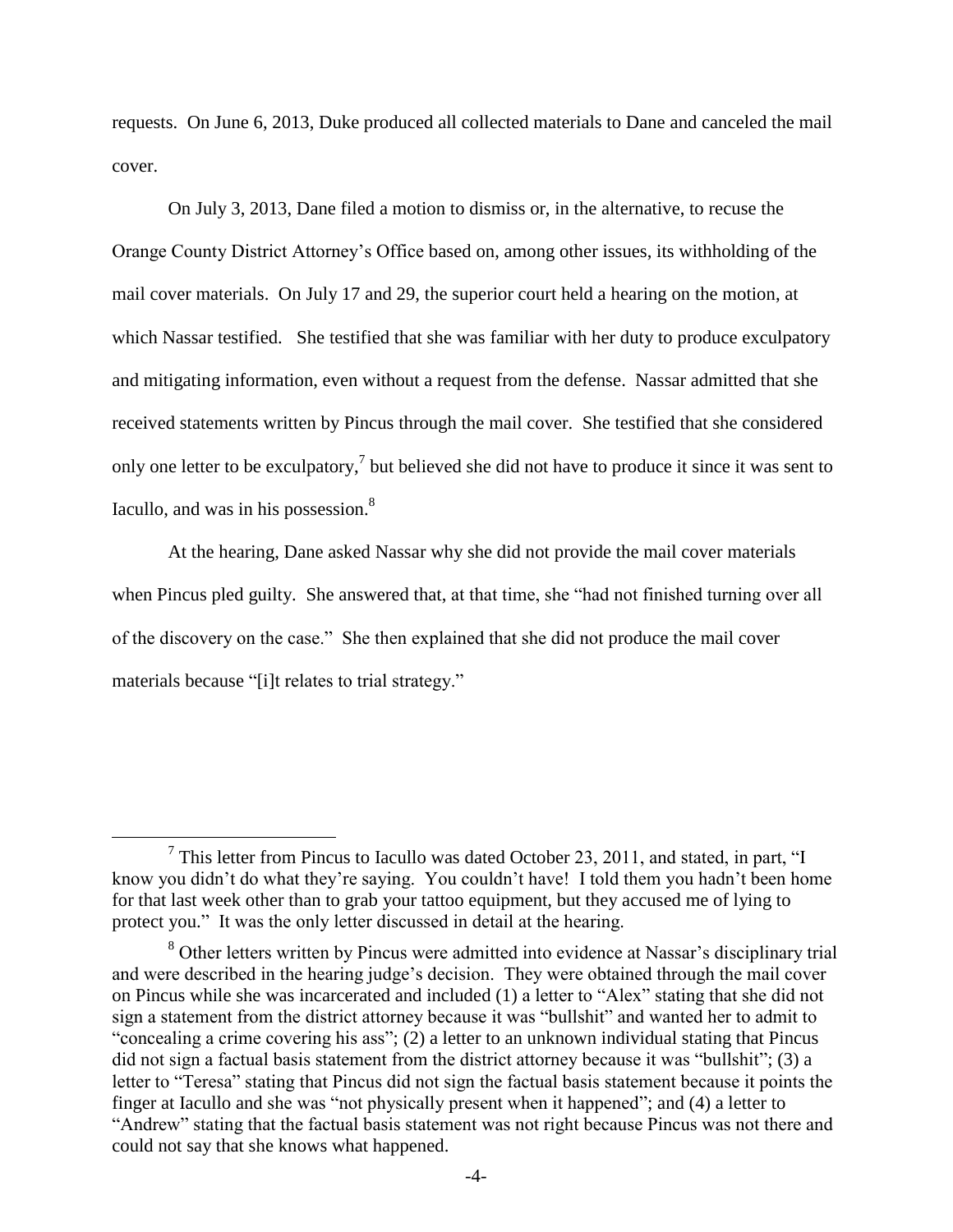The superior court found no due process violation and denied the motion to dismiss. However, the court determined that Nassar committed a "willful *Brady* violation," <sup>9</sup> and recused her from the case. The court found that Nassar did not produce "obviously exculpatory material," and her justification was not reasonable, adding that "It wasn't even close to a reasonable excuse." The judge noted that Dane could use the letter from Pincus to Iacullo to impeach Pincus's testimony at trial and that the defense could call Nassar as a witness. Neither side appealed the court's ruling.

In January 2014, Iacullo and Duke negotiated a plea agreement. Iacullo pled guilty to a violation of Penal Code section 273a, subdivision (a), with enhancements for great bodily injury and prior convictions. On January 24, 2014, Iacullo was sentenced to 12 years in state prison.<sup>10</sup>

# **III. NASSAR FAILED TO DISCLOSE DISCOVERABLE EVIDENCE**

# **A. Count One: Section 6068, Subdivision (a) (Failure to Support Laws)**<sup>11</sup>

In count one of the NDC, OCTC alleged that Nassar failed to comply with her "obligation under Penal Code sections 1054.1, et seq." when she did not produce discoverable evidence to Iacullo's defense counsel. Penal Code section 1054.1 requires, in relevant part, that a prosecuting attorney disclose to the defense statements of all defendants (subdivision (b)), any exculpatory evidence (subdivision (e)), and relevant written or recorded statements of witnesses (subdivision (f)). Penal Code section 1054.1 is "designed to promote truth in trials by requiring timely pretrial discovery." (*In the Matter of Field* (Review Dept. 2010) 5 Cal. State Bar Ct. Rptr.

<sup>9</sup> All references to "*Brady*" refer to the United States Supreme Court case *Brady v. Maryland* (1963) 373 U.S. 83. *Brady* held "that the suppression by the prosecution of evidence favorable to an accused upon request violates due process where the evidence is material either to guilt or punishment, irrespective of the good faith or bad faith of the prosecution." (*Id*. at p. 87.) The court emphasized that this decision was necessary to promote fairness in criminal trials and to comport with the standards of justice. (*Id*. at pp. 87–88.)

 $10$  Under the complaint, Iacullo was facing a possible life sentence.

<sup>&</sup>lt;sup>11</sup> Under section 6068, subdivision (a), an attorney's duty is "[t]o support the Constitution and laws of the United States and of this state."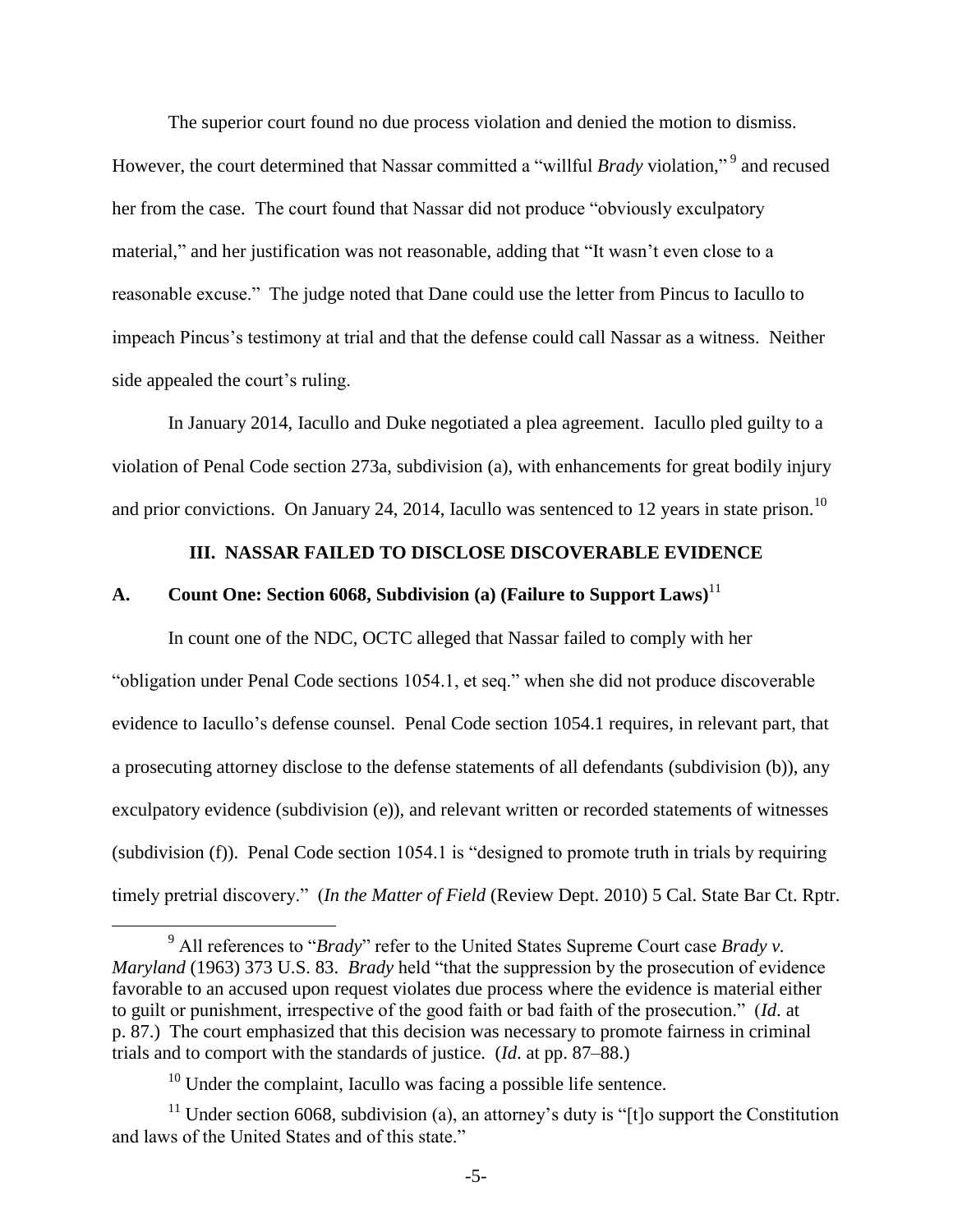171, 181, fn. 10; see also *People v. Superior Court* (*Pearson*) (2010) 48 Cal.4th 564, 570 [discussing purpose of discovery statutes under Pen. Code §§ 1054–1054.9].) Additionally, Penal Code section 1054.7 requires the prosecuting attorney to make disclosures under Penal Code section 1054.1 "at least 30 days prior to the trial, unless good cause<sup>12</sup> is shown why a disclosure should be denied, restricted, or deferred." Any decision to deny, restrict, or defer disclosures belongs to the court. (*Alvarado v. Superior Court* (2000) 23 Cal.4th 1121, 1125 [trial court has broad discretion to deny, restrict, or defer disclosures under Pen. Code § 1054.7].)

The hearing judge found Nassar culpable because she willfully failed to disclose Pincus's statements obtained from the mail cover at least 30 days prior to trial, in violation of Penal Code sections 1054.1 and 1054.7, and that the October 23, 2011 letter was discoverable because it was exculpatory *and* a witness statement. (Pen. Code, § 1054.1, subds. (e) & (f).) Noting that Pincus had agreed to testify at trial and her letters contradicted the cooperation agreement that she signed, the judge also found that Nassar was required to disclose at least four additional letters from the mail cover that Pincus wrote to others because they constituted witness statements by her that pertained to the charges against Iacullo.<sup>13</sup>

Nassar appeals, arguing that her duty to disclose never arose while she was the prosecutor in *Iacullo*. <sup>14</sup> OCTC asserts that Nassar violated Penal Code sections 1054.1 and 1054.7 when she failed to turn over Pincus's statements from the mail cover 30 days before the trial dates scheduled for October 10, 2012; January 6, 2013; March 20, 2013; and April 17, 2013.

<sup>&</sup>lt;sup>12</sup> Penal Code section 1054.7 states, "'Good cause' is limited to threats or possible danger to the safety of a victim or witness, possible loss or destruction of evidence, or possible compromise of other investigations by law enforcement," and a party may request to make its good cause showing in camera.

<sup>13</sup> *Ante*, fn. 8.

<sup>14</sup> Under count one, Nassar also objects to the hearing judge's analysis under *Brady*. However, the judge correctly held that the issue was whether Nassar complied with the Penal Code, not whether there was a *Brady* violation. *Brady* has nothing to do with Nassar's culpability as alleged in the NDC, and Nassar's argument regarding *Brady* is without merit.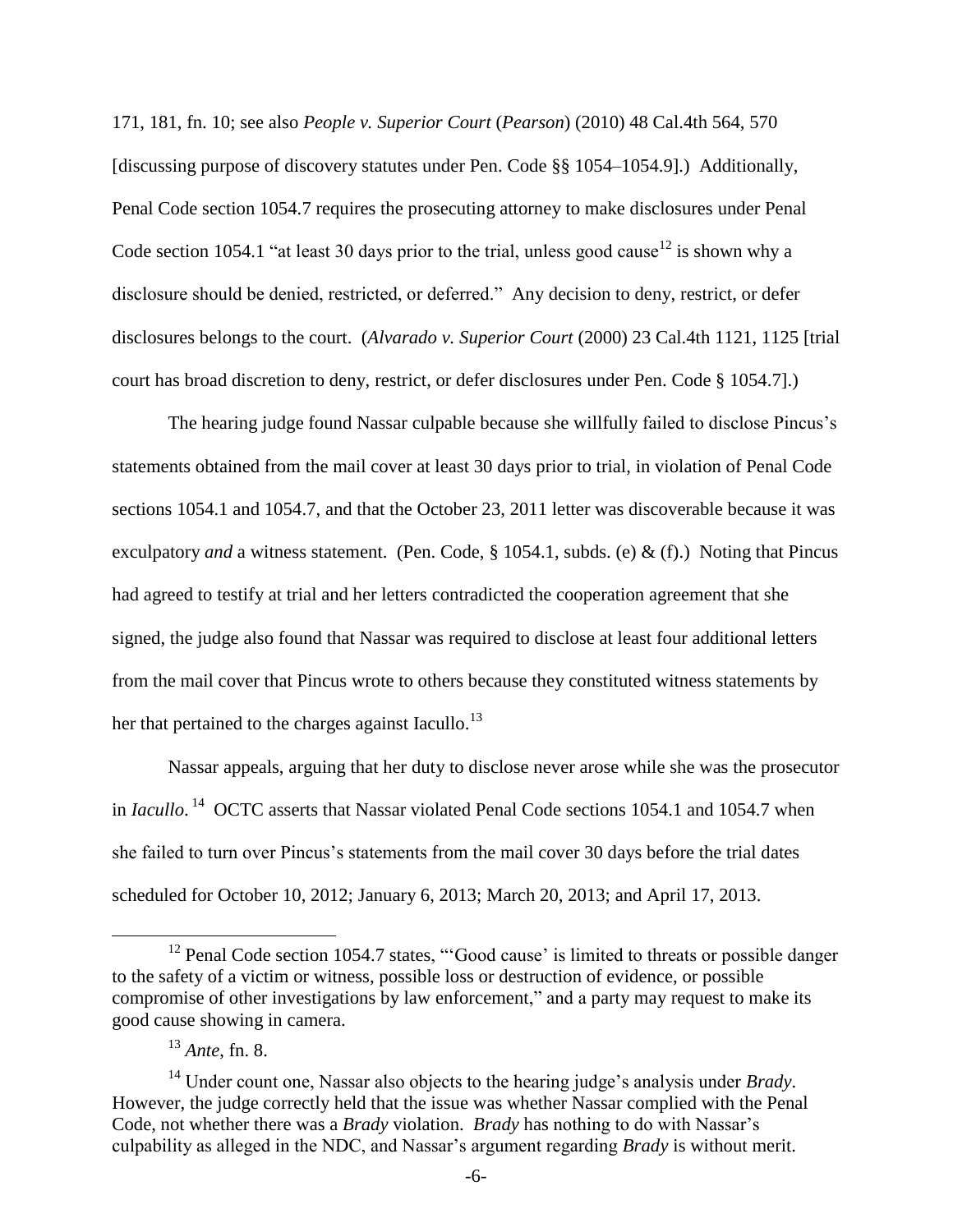First, we need not determine if the October 23, 2011 letter was exculpatory under Penal Code section 1054.1, subdivision (e), since we find Nassar culpable for her failure to disclose Pincus's written statements under subdivision (f) of that section. Nassar did not timely produce the October 23, 2011 letter or Pincus's four other written statements that Nassar received under the mail cover, in violation of Penal Code section 1054.1, subdivision (f).

We also reject Nassar's argument that she did not have to produce the four additional letters because they were not "material." This argument is misplaced as the case law she cites interprets federal standards under *Brady*, not law dictating disclosure requirements under the Penal Code. As the hearing judge found, Pincus had agreed to testify and her letters were clearly written statements by a witness that were relevant and required to be disclosed under Penal Code section 1054.1, subdivision (f). We agree with the judge's conclusion that Nassar was obligated to provide those additional letters.

Nassar asserts that a duty to disclose evidence did not arise while she was the prosecutor because no "actual trial date" triggered the 30-day requirement under Penal Code section 1054.7. She attempts to distinguish the holding of *Field* by asserting that the superior court judge never set a discovery cutoff date nor had the parties announced that they were ready for trial and, therefore, no violation of Penal Code section 1054.7 occurred. However, *Field* did not hold that a discovery cutoff date had to be set to determine the trial date for Penal Code section 1054.7 purposes. Instead, the court relied on the plain language of that section and stated:

Absent express language in section 1054.7 dictating otherwise, we do not presume the Legislature intended to allow parties in criminal proceedings to disregard discovery deadlines associated with trial dates merely because they think they can successfully predict that a trial date will be continued. [Citation.]

(*In the Matter of Field*, *supra*, 5 Cal. State Bar Ct. Rptr. at p. 182.) Similar to Nassar, Field argued that the set trial date was not "real" because it had been continued and an attorney must use his "predictive ability" to determine if a case is actually going to trial for the purpose of

-7-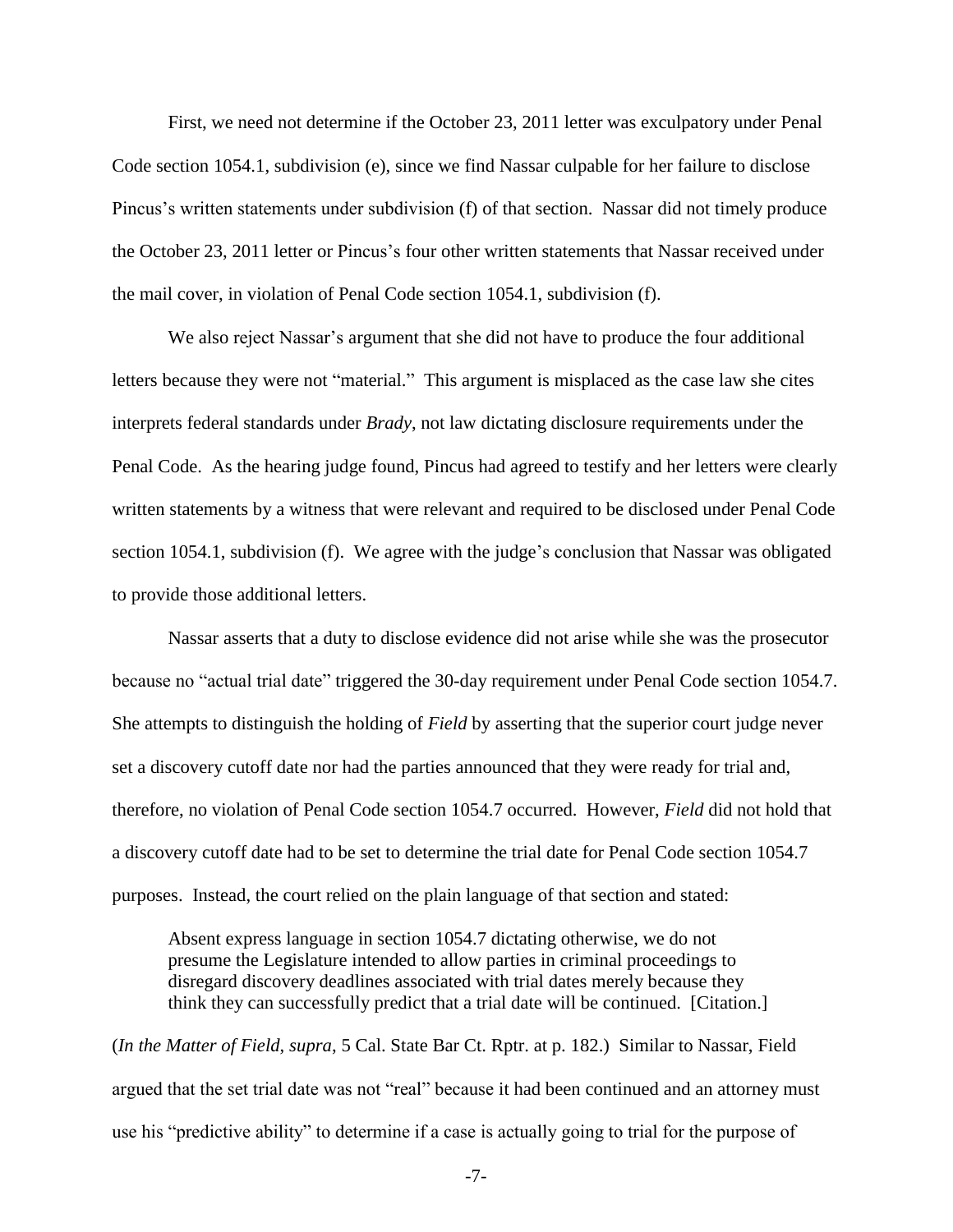timely producing discovery. (*Ibid.*) We rejected Field's argument and found that he was culpable under section 6068, subdivision (a), when he did not make the required disclosures pursuant to Penal Code section 1054.7 at least 30 days prior to the first scheduled trial date without any showing of good cause for delay. (*Id.* at pp. 181–182.)

We see no reason to change our approach here.  $15$  The first trial date was scheduled for June 20, 2012. In May 2012, 30 days before the set trial date when she was required to disclose information, Nassar knew that the mail cover materials contained discoverable evidence because she admitted at trial that they included witness statements. Further, she stated that she planned to produce the materials once the mail cover was terminated. Finally, she made no showing of good cause for her failure to make the disclosures.<sup>16</sup> Accordingly, we find clear and convincing evidence<sup>17</sup> that Nassar is culpable under count one because she violated Penal Code

<sup>15</sup> Nassar cites *People v. Superior Court (Lavi)* (1993) 4 Cal.4th 1164, which discusses the deadline for filing preemptory challenges under Code of Civil Procedure section 170.6. She argues that the trial date used to calculate the deadline under Penal Code section 1054.7 should be calculated similarly to the date under the master calendar rule. As discussed above, the plain language of Penal Code section 1054.7 does not support such an interpretation and neither does our holding in *Field*. Accordingly, we reject Nassar's argument.

 $16$  A party must show good cause to defer a disclosure and can request that the court permit the showing of good cause in camera. (*Alvarado v. Superior Court*, *supra*, 23 Cal.4th at p. 1134.) Nassar claims that she delayed in producing the mail cover materials for two reasons. First, she asserts that a mail cover is an investigation and, as such, is privileged under Penal Code section 1054.6 and Evidence Code section 1040. However, she points to no authority, and we can find none, to support this broad assertion. Second, she argues that she needed to protect the victim. She stated that Pincus and Iacullo were attempting to locate the victim, but the only evidence supporting that claim is Nassar's own testimony. She cites *People v. Acevedo* (2012) 209 Cal.App.4th 1040 for the proposition that she could withhold the mail cover materials because "the need for confidentiality outweighs the necessity for disclosure." However, that decision is not hers to make; it belongs to the court under Penal Code section 1054.7. (*Alvarado v. Superior Court*, *supra*, 23 Cal. 4th at p. 1134; see also *People v. Acevedo*, *supra*, 209 Cal.App.4th at pp. 1052–1054.) Nassar cannot make her own good cause determination.

 $17$  Clear and convincing evidence leaves no substantial doubt and is sufficiently strong to command the unhesitating assent of every reasonable mind. (*Conservatorship of Wendland* (2001) 26 Cal.4th 519, 552.)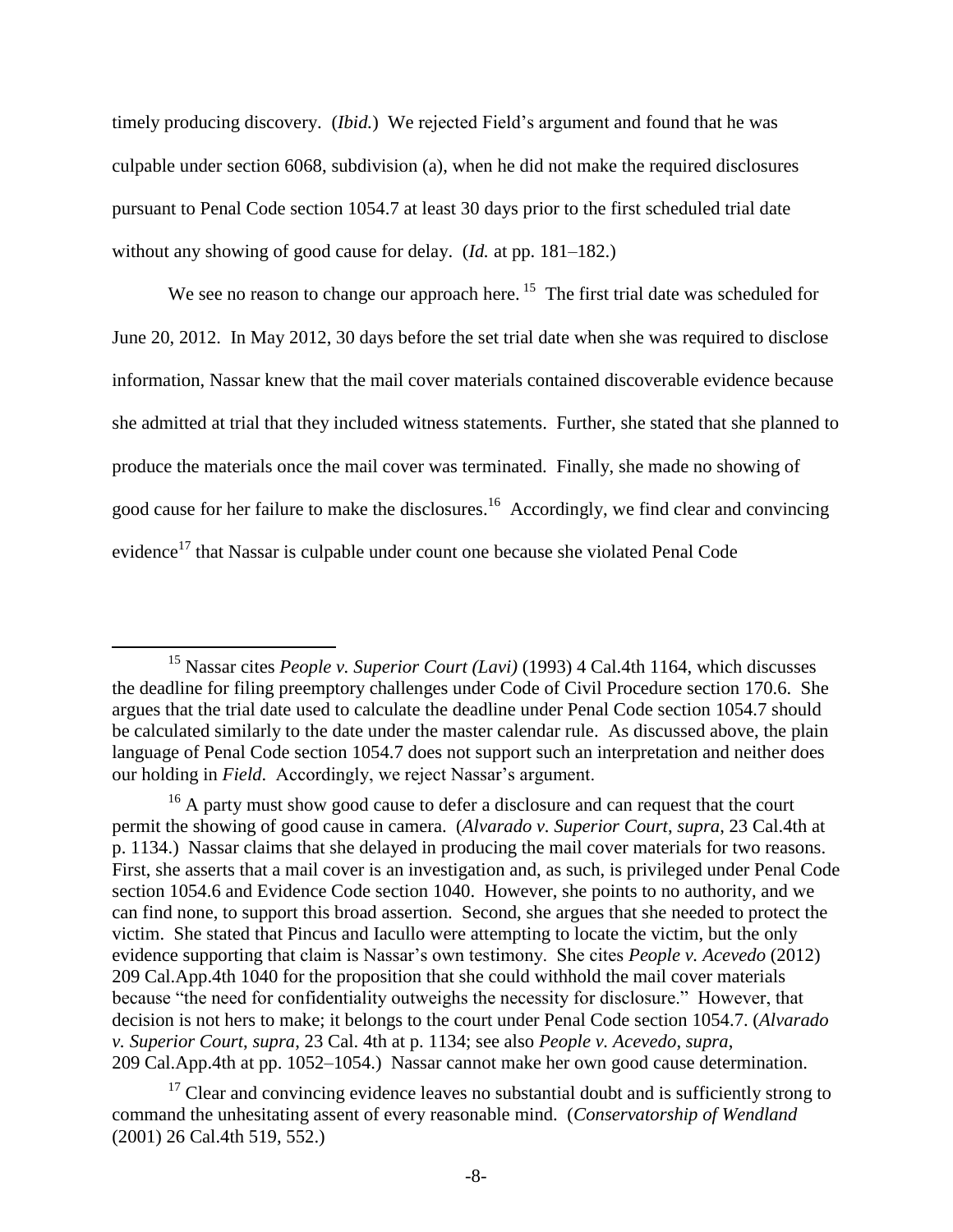sections 1054.1 and 1054.7 when she failed to timely produce witness statements to Iacullo's attorney.

# **B. Count Two: Section 6106 (Moral Turpitude—Suppression of Evidence)<sup>18</sup>**

In count two of the NDC, OCTC alleged that Nassar committed an act of moral turpitude, dishonesty, or corruption when she knew, or was grossly negligent in not knowing, that she was required to provide the defense with discoverable evidence secured via a mail cover. OCTC charged that Nassar failed to produce that evidence "in order to secure a strategic trial advantage." The hearing judge stated that Nassar "adopted an unreasonably narrow view" of what should be disclosed and concluded that Nassar did not fulfill her obligations under the Penal Code. The judge held that Nassar's belief that she was not required to disclose the mail cover materials was unreasonable because it directly conflicted with the requirements of Penal Code sections 1054.1 and 1054.7. As such, the hearing judge found that Nassar violated section 6106 and committed an act of moral turpitude because Nassar was grossly negligent when she willfully failed to produce the discoverable mail cover evidence to the defense. (See *In the Matter of Dale* (Review Dept. 2005) 4 Cal. State Bar Ct. Rptr. 798, 807 [gross negligence may be basis for finding of moral turpitude].)

Nassar again asserts that she did not fail to produce discoverable evidence as no duty arose while she was the prosecutor in *Iacullo* and, therefore, she did not commit an act of moral turpitude. As discussed above, Nassar had a duty to produce the mail cover materials to Dane 30 days before trial, which she did not do. OCTC supports the hearing judge's culpability finding. We agree with the judge's holding that Nassar was grossly negligent in her failure to produce discoverable evidence to the defense. Nassar's belief that she did not need to disclose the mail

 $18$  Section 6106 states, "The commission of any act involving moral turpitude, dishonesty or corruption, whether the act is committed in the course of his relations as an attorney or otherwise, and whether the act is a felony or misdemeanor or not, constitutes a cause for disbarment or suspension."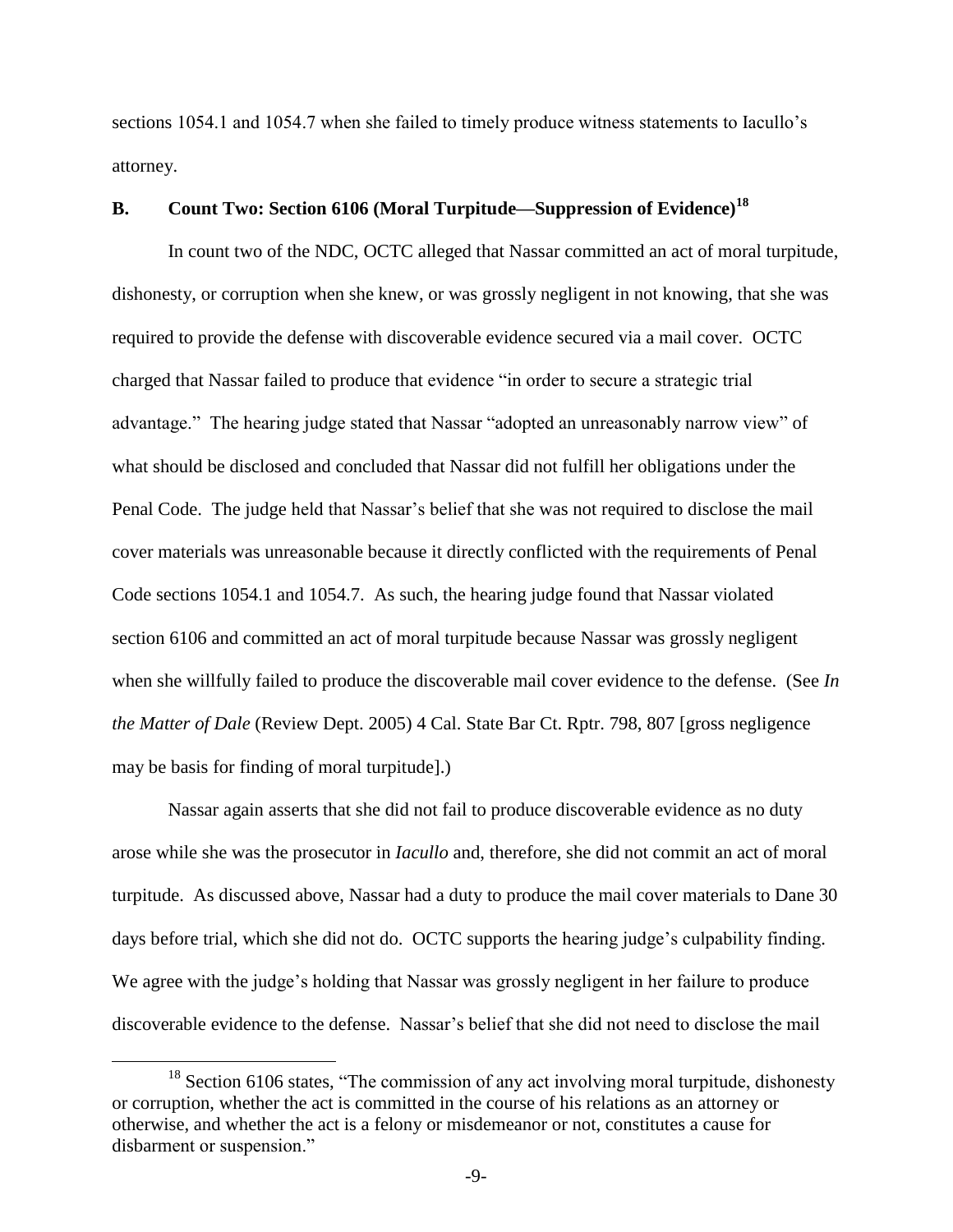cover materials was unreasonable as it directly conflicted with her clear obligations under Penal Code sections 1054.1 and 1054.7.

We also find that Nassar withheld the mail cover materials to secure a strategic trial advantage. At the hearing on the motion to dismiss, she admitted that she did so because "[i]t relates to trial strategy." The superior court judge found that Nassar's trial strategy was to not disclose the evidence, which was not a legitimate reason to withhold it. Nassar later testified at her disciplinary trial that when she used the term "trial strategy," she meant that her intent was to protect the victim. The hearing judge found that her credibility on this subject was diminished because Nassar never mentioned victim safety when she and Duke discussed the mail cover materials. Specifically, Nassar and Duke both testified that she replied, "Why would I?" when Duke asked if the mail cover materials had been produced. At that time, Nassar did not tell Duke that she was concerned about protecting the victim. We defer to the hearing judge's credibility findings because "[she] alone is able to observe the witnesses' demeanor and evaluate their veracity firsthand." (*McKnight v. State Bar* (1991) 53 Cal.3d 1025, 1032.)

The hearing judge gave no additional weight in culpability for this count as it is based on the same misconduct that constituted the violation in count one. We agree. (See *In the Matter of Sampson* (Review Dept. 1994) 3 Cal. State Bar Ct. Rptr. 119, 127 [no additional weight for same misconduct that forms basis of separate violation].)

## **C. Count Three: Rule 5-220 (Suppression of Evidence)**

 $\overline{a}$ 

OCTC also charged Nassar with violating rule 5-220, which provides, "A member shall not suppress evidence that the member or the member's client has a legal obligation to reveal or produce."<sup>19</sup> The hearing judge found that Nassar violated this rule by failing to produce the

<sup>&</sup>lt;sup>19</sup> Count three also contains the charge that Nassar committed a violation "in order to secure a strategic trial advantage." As discussed under count two, we find that Nassar's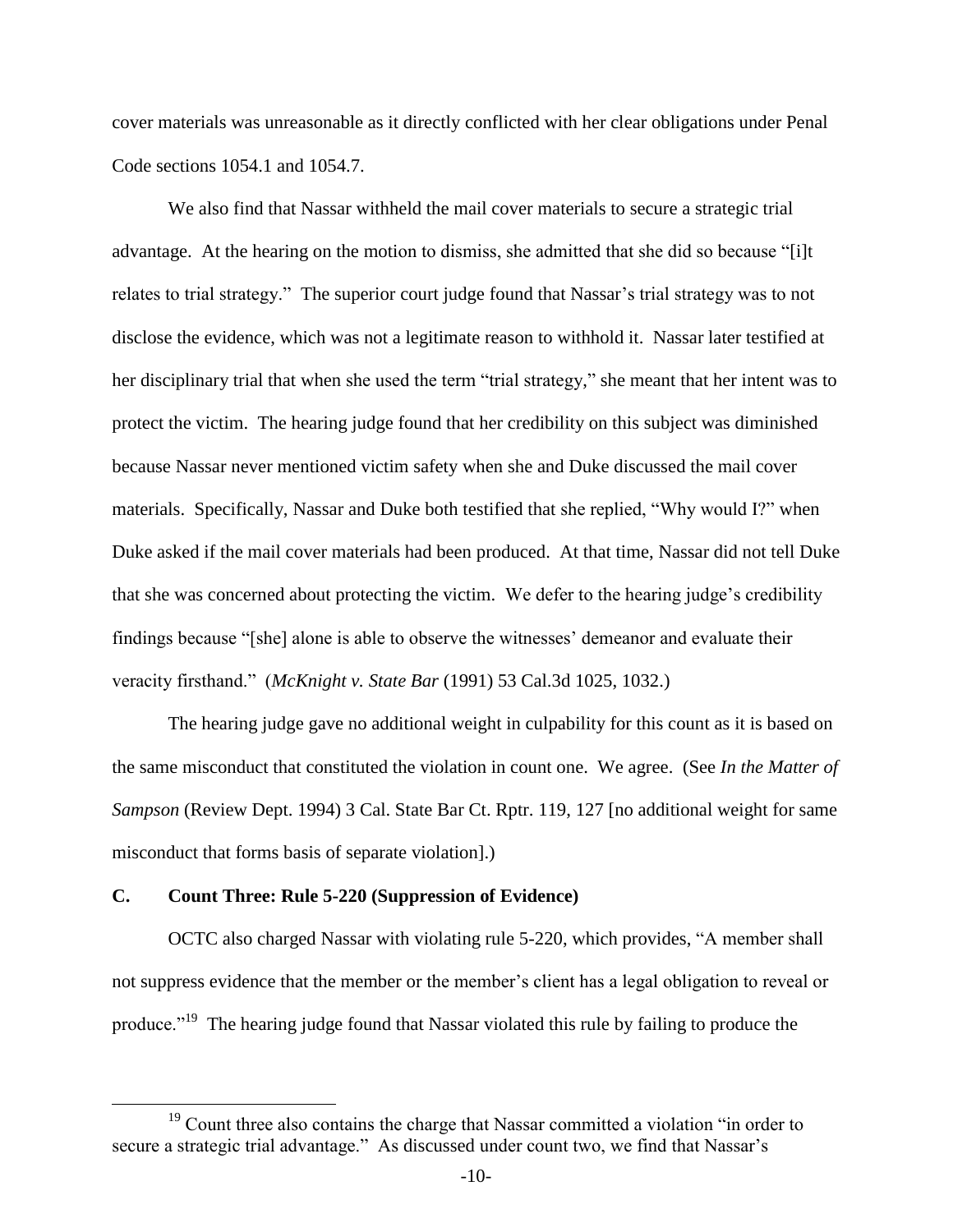discoverable mail cover evidence in her possession that she was obligated to produce to the defense under Penal Code sections 1054.1 and 1054.7.

Nassar maintains that she did not suppress evidence because she was "merely waiting for the case to reach the trial stage before taking down the mail cover and providing the mail cover materials to defense counsel." OCTC asserts that Nassar had an obligation under Penal Code sections 1054.1 and 1054.7 to produce those materials.

As discussed above, Nassar was obligated under the Penal Code to disclose items contained within the mail cover 30 days before the first scheduled trial date of June 20, 2012. By withholding that evidence, she violated rule 5-220. As with count two, the hearing judge assigned no additional weight in culpability since the basis of misconduct for this count is the same as in count one. We agree with the judge's culpability finding and the weight assigned for this violation. (See *In the Matter of Sampson*, *supra*, 3 Cal. State Bar Ct. Rptr. at p. 127.)

## **IV. AGGRAVATION AND MITIGATION**

Standard 1.5<sup>20</sup> requires OCTC to establish aggravating circumstances by clear and convincing evidence. Standard 1.6 requires Nassar to meet the same burden to prove mitigation.

### **A. Aggravation**

## **1. Significant Harm (Std. 1.5(j))**

The hearing judge found that Nassar's "failure to turn over exculpatory and impeachment evidence, as required by law, significantly undermines the public's trust in the criminal justice system and warrants substantial consideration in aggravation." We agree.

The superior court judge stated that Nassar had no excuse for her actions and found that her conduct fell "painfully below the standard of care provided or required of a prosecutor in any  $\overline{a}$ 

admission at the hearing on the motion to dismiss establishes that she violated this rule in order to secure a strategic trial advantage.

<sup>&</sup>lt;sup>20</sup> Rules of Procedure of the State Bar, title IV, Standards for Attorney Sanctions for Professional Misconduct. All further references to standards are to this source.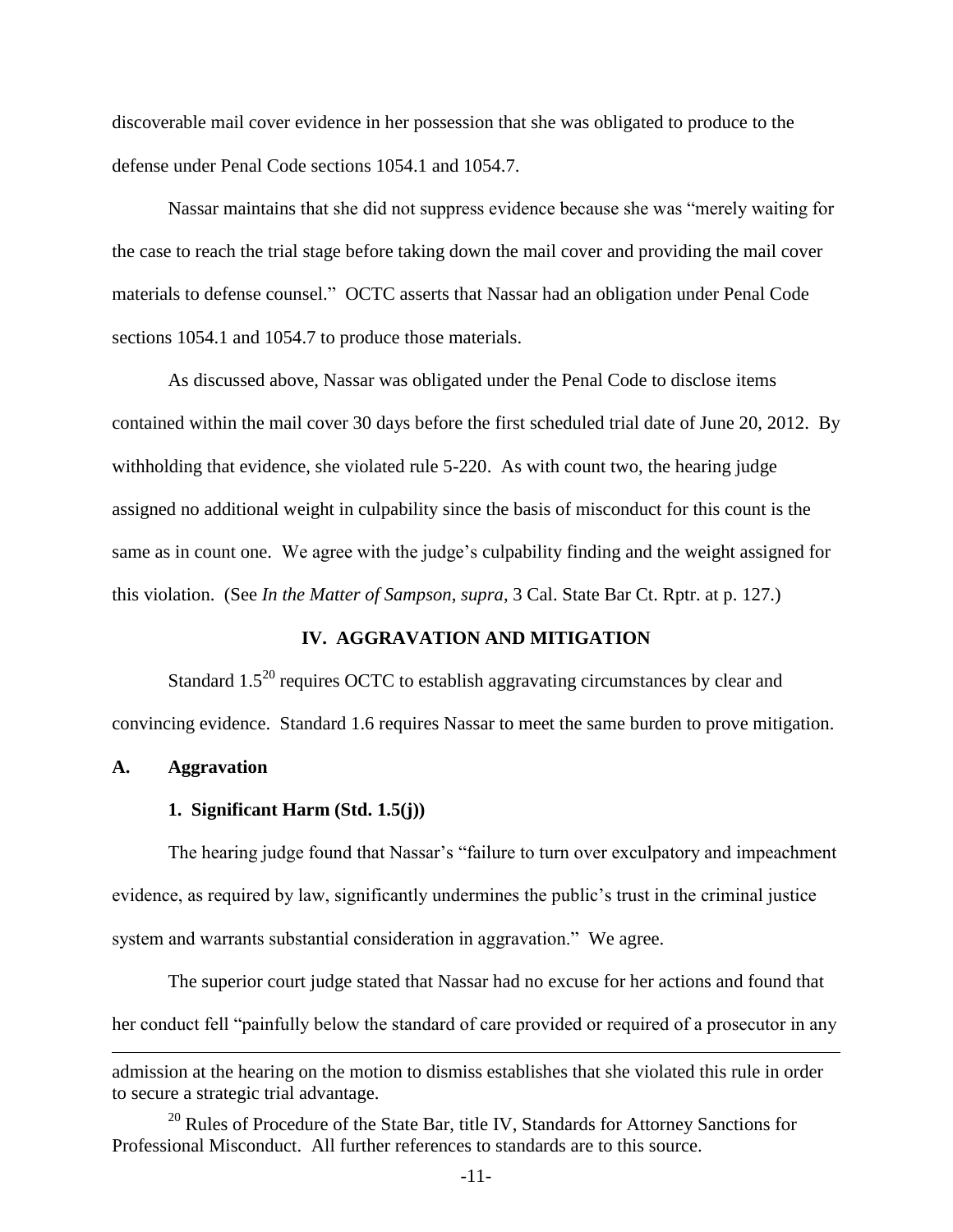case." Nassar's failure to produce required evidence in her role as a prosecutor "erodes confidence in law enforcement and the criminal justice system." (*In the Matter of Murray* (Review Dept. 2016) 5 Cal. State Bar Ct. Rptr. 479, 489; see also *In the Matter of Field*, *supra*, 5 Cal. State Bar Ct. Rptr. 171 [abuse of prosecutorial power negatively impacts reputation of district attorney's office and public's trust in criminal justice system].) Thus, we find that Nassar's actions significantly harmed the administration of justice and assign substantial weight in aggravation.

## **2. Lack of Insight (Std. 1.5(k))**

The hearing judge found that Nassar demonstrated a lack of insight regarding her present misconduct because she testified that she did nothing wrong and would engage in the same conduct if a similar situation arose. The judge concluded that Nassar's attitude and unwillingness to acknowledge her own misconduct were reasons to believe that she might commit future misconduct. The judge assigned significant weight in aggravation.

Nassar argues that she was acting as a diligent prosecutor by obtaining the mail cover to protect the victim. She argues that she was aware of her duty to disclose the materials she obtained and planned to produce them. However, she believes that the disclosure deadline did not arise while she was the assigned prosecutor. She contends that her "honest belief in her innocence" demonstrates that she should not receive aggravation for lack of insight.

We agree with the hearing judge that Nassar lacks insight, but we assign less aggravating weight. Nassar was faced with two competing duties as prosecutor—to disclose certain evidence to the defense and to protect the safety of the victim. Nassar allowed her duty to the victim to overshadow her duty to the defendant. As a result, she took an unreasonable view of Penal Code sections 1054.1 and 1054.7, two clearly worded statutes, and she still firmly holds to this view.

-12-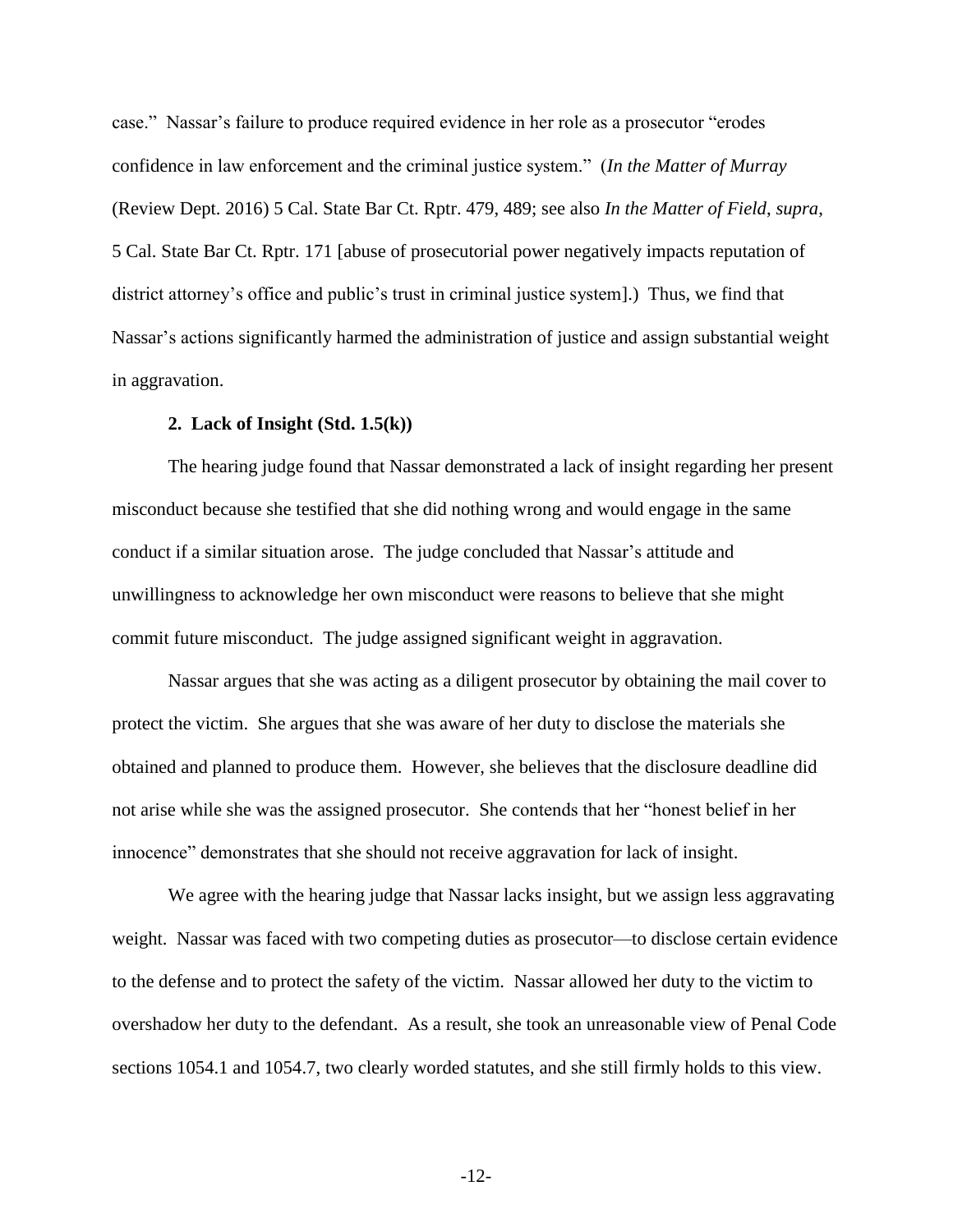She testified at her trial that she would undertake the same actions again, and that she fully complied with her legal and ethical obligations. She is simply wrong.

Nassar, "like any attorney accused of misconduct, ha[s] the right to defend [herself] vigorously." (*In re Morse* (1995) 11 Cal.4th 184, 209.) However, her steadfast opposition in light of her clear legal and ethical duties as a prosecutor demonstrates that she has not fully acknowledged her wrongdoing. (*In the Matter of Katz* (Review Dept. 1991) 1 Cal. State Bar Ct. Rptr. 502, 511 ["The law does not require false penitence . . . . But it does require that the respondent accept responsibility . . . and come to grips with . . . culpability"].) Accordingly, we assign moderate aggravation for lack of insight.

#### **B. Mitigation**

## **1. No Prior Discipline (Std. 1.6(a))**

Absence of a prior record of discipline over many years, coupled with present misconduct that is not likely to recur, is a mitigating circumstance. The hearing judge credited Nassar with significant mitigation for her approximately 13 years of discipline-free practice. (*Hawes v. State Bar* (1990) 51 Cal.3d 587, 596 [more than 10 years of misconduct-free practice given significant weight in mitigation].)

We assign less than full mitigation credit, however, because Nassar did not establish that her misconduct is unlikely to recur. (*Cooper v. State Bar* (1987) 43 Cal.3d 1016, 1029 [where misconduct is serious, long discipline-free practice is most relevant where misconduct is aberrational and unlikely to recur].) As discussed above, Nassar testified that she did nothing wrong, that she fully complied with her legal and ethical duties, and that she would do the same thing again. Her attitude reduces the weight of her lack of a prior disciplinary record.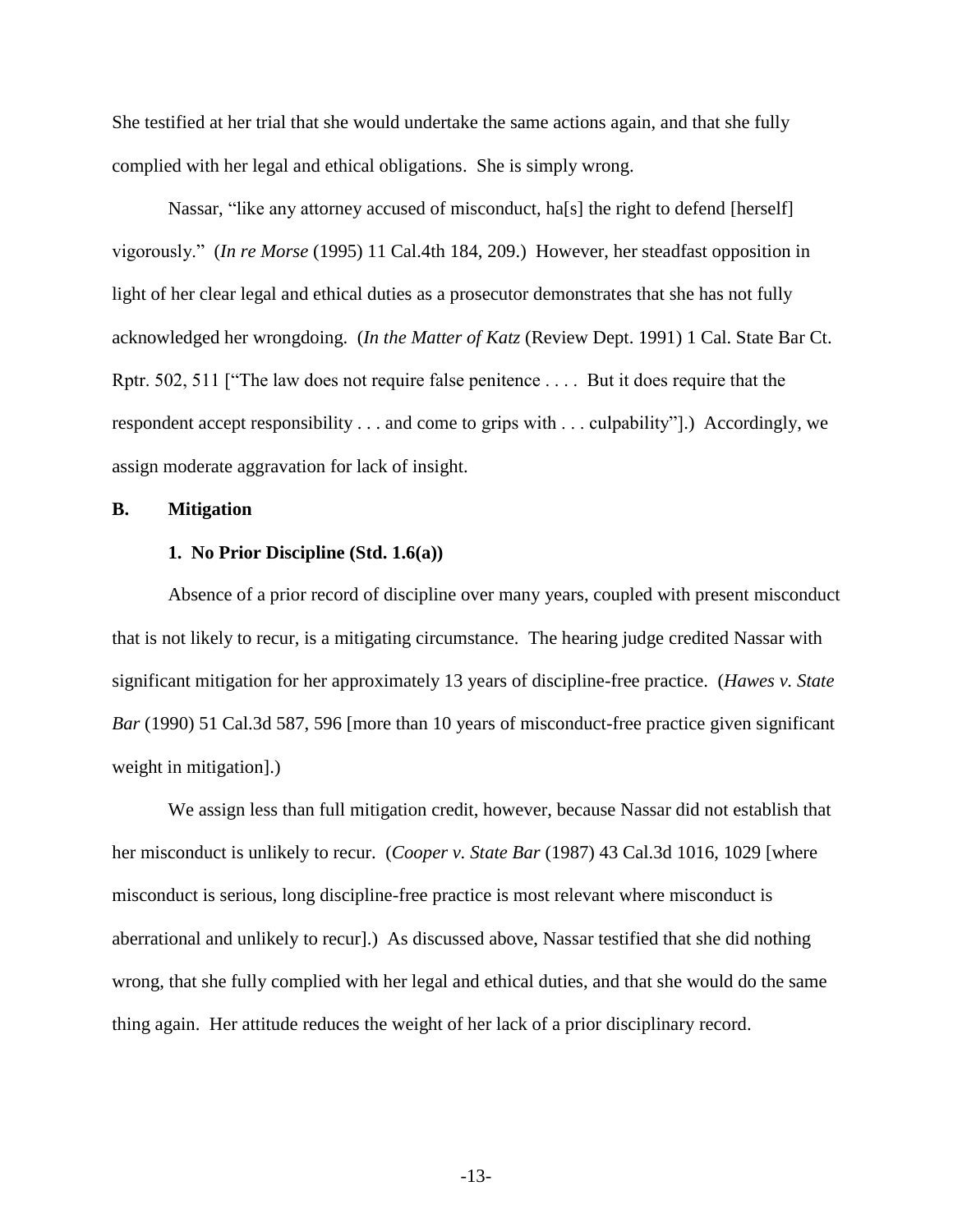#### **2. Cooperation (Std. 1.6(e))**

Nassar stipulated to a short set of facts and did not stipulate to the admission of any exhibits nor culpability. The hearing judge correctly gave minimal consideration to Nassar's Stipulation because it contained easily provable facts. (*In the Matter of Johnson* (Review Dept. 2000) 4 Cal. State Bar Ct. Rptr. 179, 190 [more extensive weight in mitigation accorded those who admit culpability as well as facts].) We agree.

## **3. Extraordinary Good Character (Std. 1.6(f))**

Nassar may obtain mitigation for "extraordinary good character attested to by a wide range of references in the legal and general communities, who are aware of the full extent of the misconduct." The hearing judge stated that Nassar's character evidence was diminished because her references were all from the legal community and did not represent a "wide range." (*In the Matter of Kreitenberg* (Review Dept. 2002) 4 Cal. State Bar Ct. Rptr. 469, 476 [weight of character evidence reduced where wide range of references lacking].) Despite this finding, the judge assigned significant weight in mitigation for Nassar's six witnesses and 28 character declarations.

On appeal, OCTC states that Nassar received the appropriate amount of mitigation. Nassar does not specifically argue for increased weight in mitigation, but asserts that her character references do represent a "wide range." She had numerous witnesses, consisting of judges, criminal defense attorneys, a law professor, and her fellow prosecutors and other employees of the Orange County District Attorney's Office. All were aware of Nassar's misconduct and had known Nassar for a long time (most ranging from 10 to 20 years). The character evidence from the attorneys and judges is impressive and deserves great consideration because they have a "strong interest in maintaining the honest administration of justice." (*In the Matter of Brown* (Review Dept. 1993) 2 Cal. State Bar Ct. Rptr. 309, 319.) However, for

-14-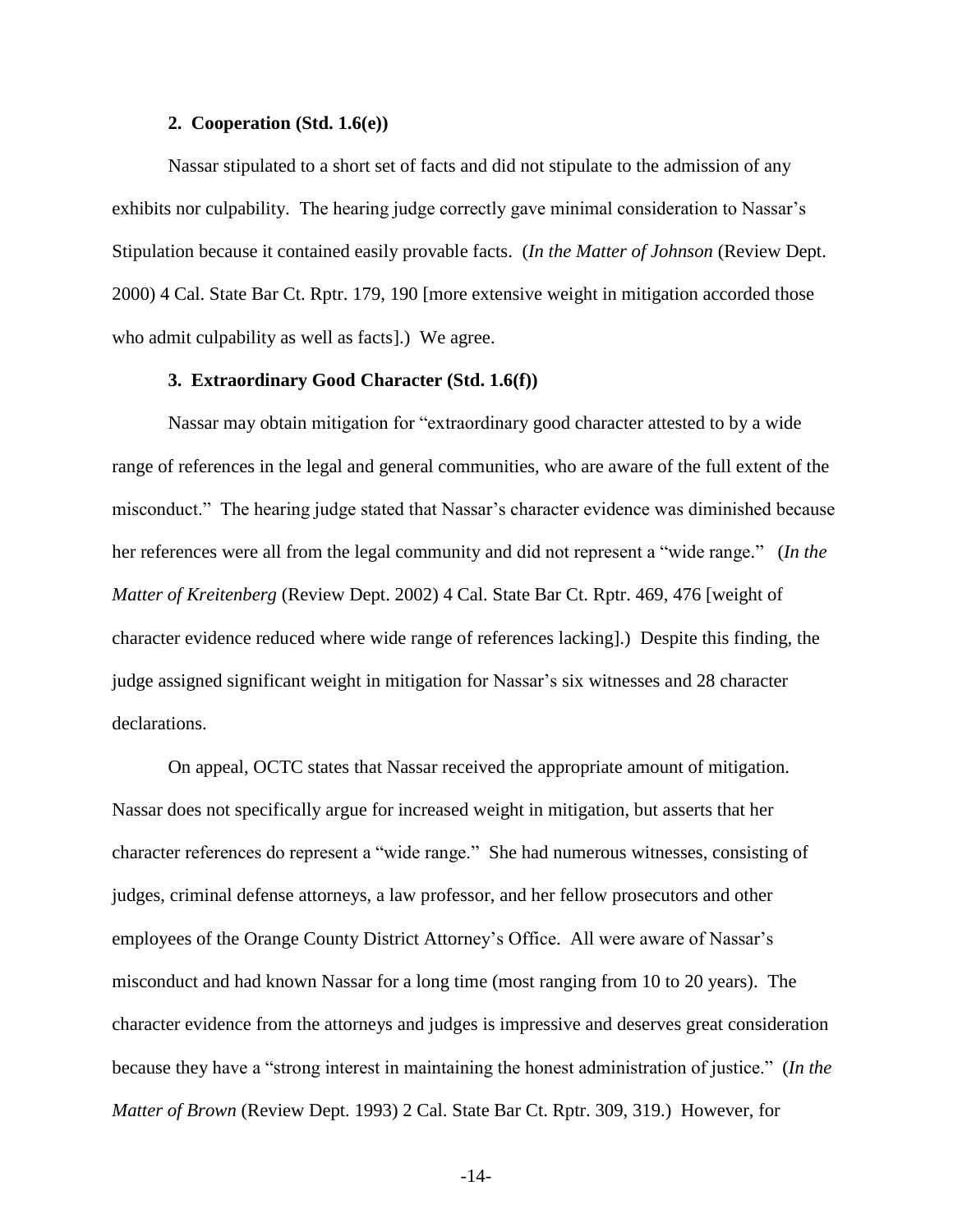mitigation purposes in a disciplinary proceeding, the weight of this evidence is tempered when a "wide range of references is absent." (*In the Matter of Riordan* (Review Dept. 2007) 5 Cal. State Bar Ct. Rptr. 41, 50.) Since she offered no character evidence from the general community, we assign less than full mitigation weight for Nassar's good character evidence.

## **4. Good Faith (Std. 1.6(b))**

 $\overline{a}$ 

On appeal, Nassar argues that she should be given mitigation credit because "she acted in good faith in delaying discovery" based on case law and the Penal Code.<sup>21</sup> An attorney may be entitled to mitigation credit if he or she can establish a "good faith belief that is honestly held and objectively reasonable." (*In the Matter of Rose* (Review Dept. 1997) 3 Cal. State Bar Ct. Rptr. 646, 653 [good faith established as mitigating circumstance when attorney proves belief was honestly held and reasonable].) However, her belief that she could wait to produce evidence until a "real" trial date was set was not objectively reasonable based on the clear wording of Penal Code section 1054.7. (*In the Matter of Field*, *supra*, 5 Cal. State Bar Ct. Rptr. at p. 182.) We find that Nassar does not deserve mitigating credit for good faith.

# **V. DISCIPLINE<sup>22</sup>**

Our disciplinary analysis begins with the standards. While they are guidelines for discipline and are not mandatory, we give them great weight to promote consistency. (*In re Silverton* (2005) 36 Cal.4th 81, 91–92.) The Supreme Court has instructed us to follow the standards "whenever possible." (*In re Young* (1989) 49 Cal.3d 257, 267, fn. 11.) We also look to comparable case law for guidance. (See *Snyder v. State Bar* (1990) 49 Cal.3d 1302, 1310–1311.)

<sup>21</sup> Citing *People v. Salazar* (2005) 35 Cal.4th 1031, Nassar asserts that she was not required to turn over the October 23, 2011 letter because it was in the defense's possession. *Salazar* dealt with the materiality of evidence under *Brady* and has no bearing on whether Nassar was obligated to make certain disclosures under the Penal Code.

 $22$  The purpose of attorney discipline is not to punish the attorney, but to protect the public, the courts, and the legal profession; to preserve public confidence in the profession; and to maintain high professional standards for attorneys. (Std. 1.1.)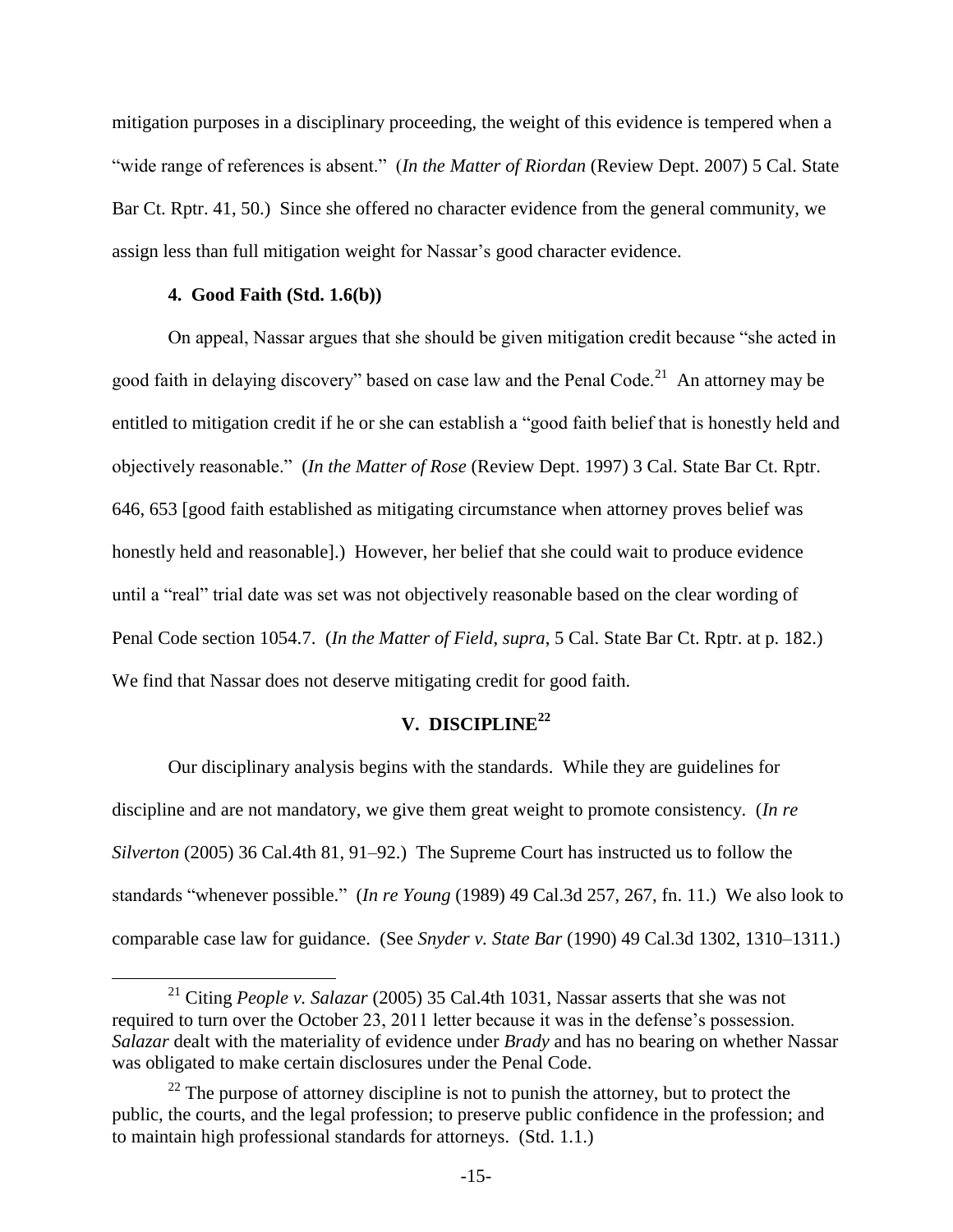In analyzing the applicable standards, we first determine which standard specifies the most severe sanction for the at-issue misconduct. (Std.  $1.7(a)$  [most severe sanction must be imposed where multiple sanctions apply].) Here, standard  $2.12(a)$  is the most severe and specific, providing that disbarment or actual suspension is the presumed sanction for a violation of section 6068, subdivision  $(a)$ <sup>23</sup>

The hearing judge considered standard  $2.12(a)$  and also looked to the case law for guidance. Specifically, the judge looked to two recent cases involving prosecutorial misconduct: *In the Matter of Murray*, *supra*, 5 Cal. State Bar Ct. Rptr. 479 and *In the Matter of Field*, *supra*, 5 Cal. State Bar Ct. Rptr. 171.

In *Murray*, a district attorney added fabricated lines to the transcribed statement of a defendant that made it seem the defendant had confessed to having sexual intercourse with a child. Murray sent the false document to the public defender, failed to correct the record despite several opportunities to do so, and then ultimately claimed it was all a "joke." He was culpable of an act of moral turpitude under section 6106 for knowingly creating and transmitting a false confession to the public defender.<sup>24</sup> In aggravation, the hearing judge found that Murray caused significant harm to the victim, the defendant, and the administration of justice. He received limited mitigation for his stipulation to facts and his delayed remorse and recognition of his wrongdoing. The judge assigned significant mitigation weight for Murray's lack of prior discipline, extraordinary character evidence, and community service, and recommended an actual suspension of one year.

 $23$  The hearing judge noted that the same range of discipline would have applied for a violation of section 6106 under standard 2.11. Standard 2.19 applies to a violation of rule 5-220 and provides a less severe sanction than standard 2.12(a).

 $24$  Murray was also charged with a violation of section 6068, subdivision (a), based on the same facts, but that charge was dismissed as duplicative. (*In the Matter of Murray*, *supra*, 5 Cal. State Bar Ct. Rptr. at p. 488.)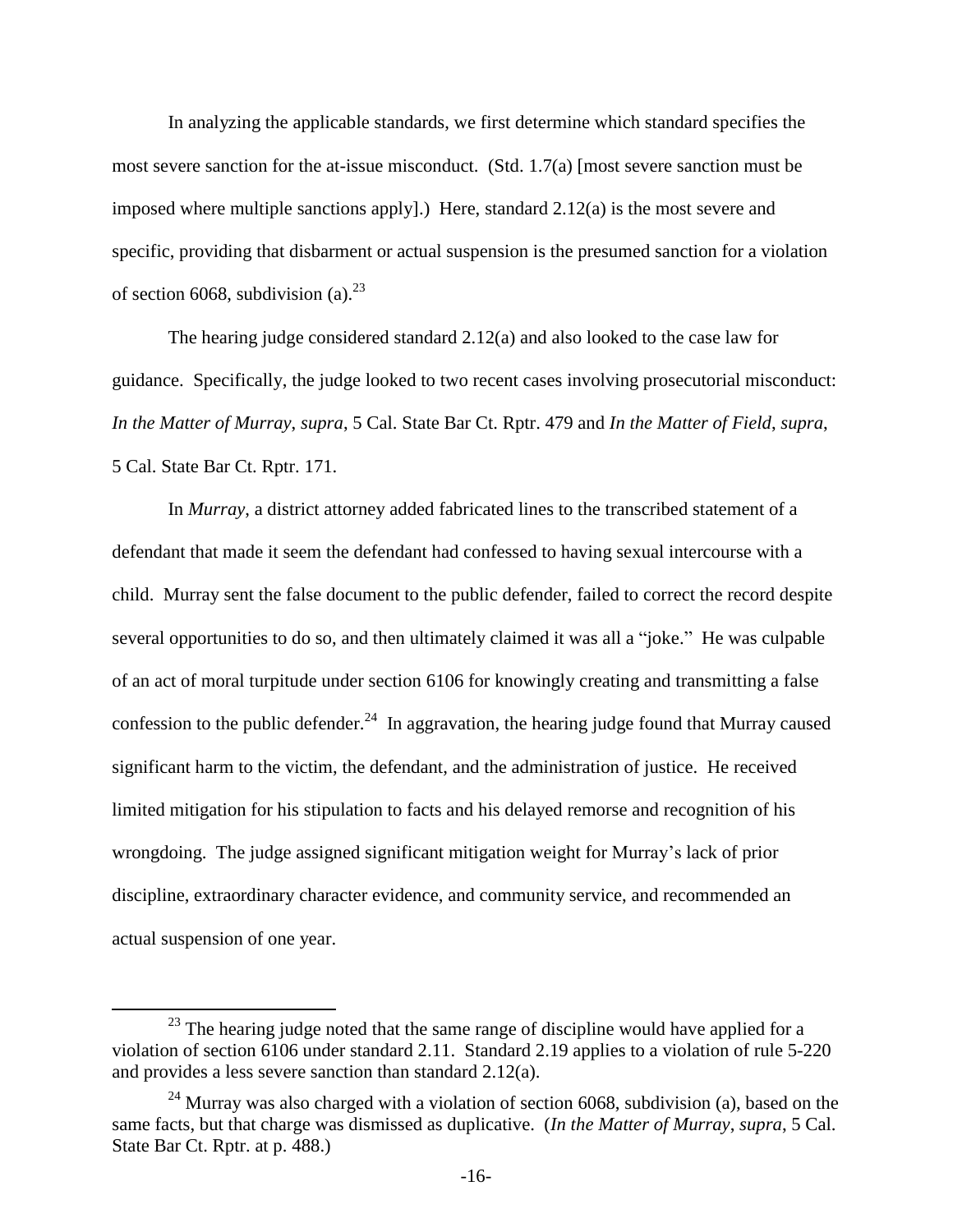The prosecutor in *Field* was culpable of misconduct in four criminal prosecutions over a 10-year period. His violations included failing to obey a court order, in violation of section 6103; moral turpitude violations under section 6106 for suppression of evidence, disrespect to the court, and an improper closing argument; and failing to comply with laws, in violation of section 6068, subdivision (a). Overall, the hearing judge found compelling mitigation for Field's cooperation, extraordinary good character evidence, and community service. In aggravation, he committed multiple acts of misconduct and caused significant harm to the administration of justice. The judge did not find that Field displayed indifference toward rectification because he admitted he used poor judgment and should have produced certain evidence. Field stated that he would make changes to the way he handled discovery in the future. The judge recommended an actual suspension of four years.

We agree with the hearing judge's reliance on standard 2.12(a) along with *Murray* and *Field.* In comparing Nassar's misconduct to the two cases, she wrote, "[T]he misconduct in *Murray* was more outrageous and the misconduct in *Field* was more extensive." Nonetheless, Nassar's failure to timely produce discoverable evidence to the defense is extremely serious misconduct because she failed to fulfill her prosecutorial duty to promote justice. (See *In the Matter of Murray*, *supra*, 5 Cal. State Bar Ct. Rptr. at p. 488 [serious misconduct for prosecutor's failure to live up to standard imposed on him by virtue of his unique role in the administration of justice] and *In the Matter of Field*, *supra*, 5 Cal. State Bar Ct. Rptr. at pp. 186–187 [prosecutors are held to elevated standard and have special duty to promote justice and seek truth].) However, her misconduct is not as serious as that committed by the attorney in *Murray*. That prosecutor deliberately altered evidence and compromised the prosecution, resulting in the dismissal of charges. Also, Nassar's misconduct involved only one matter, unlike the misconduct in *Field*, which was prolonged and involved several violations. The discipline in *Murray* was an actual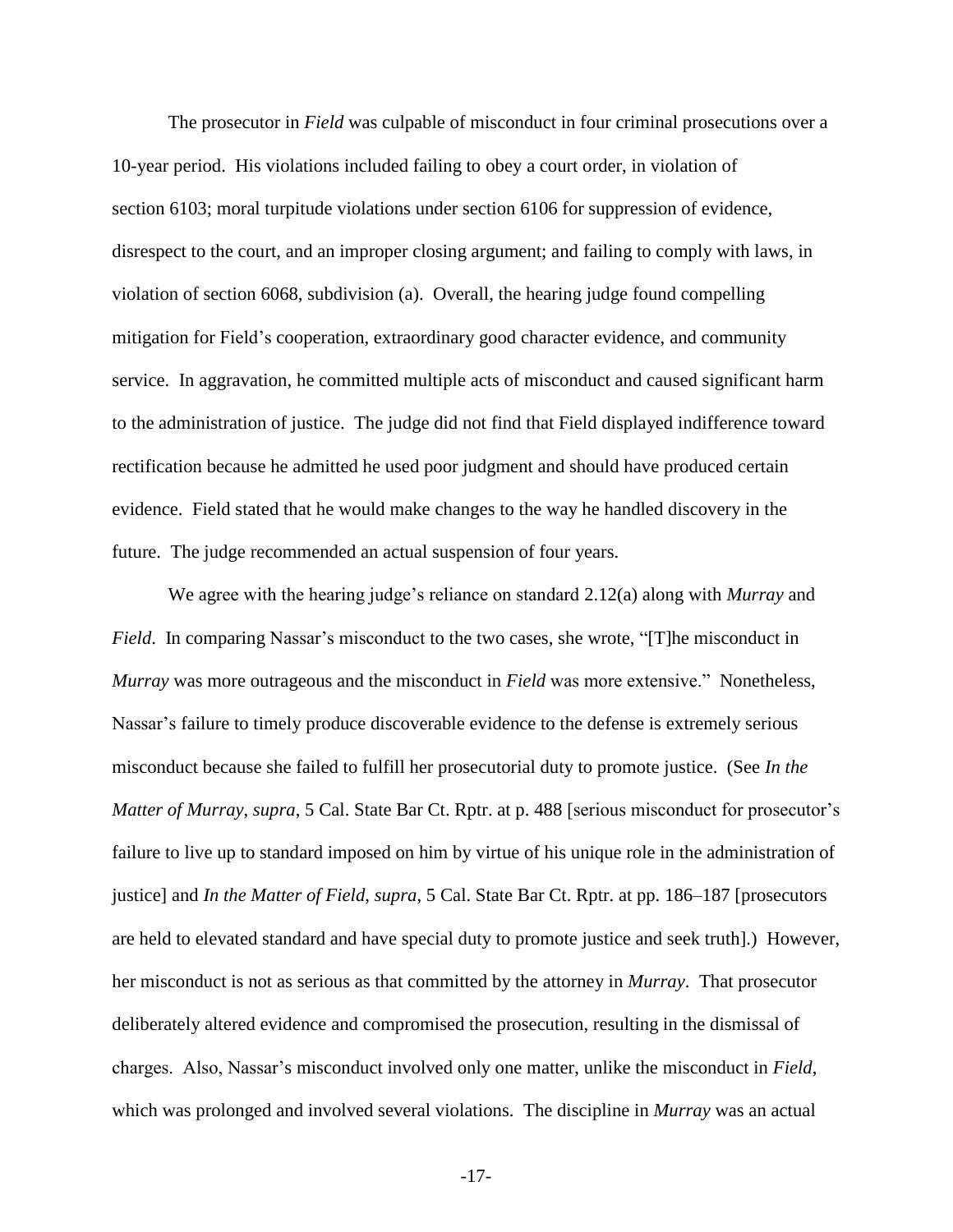suspension of one year and it was four years in *Field*. We find that a discipline including less than one year of actual suspension is warranted here.<sup>25</sup>

As discussed in *Field* and *Murray*, prosecutors have an elevated standard of candor and impartiality as compared to other attorneys. (*In the Matter of Field*, *supra*, 5 Cal. State Bar Ct. Rptr. at p. 186; *In the Matter of Murray*, *supra*, 5 Cal. State Bar Ct. Rptr. at p. 491.) Prosecutors exercise the sovereign power of the state and must be zealous in their representation, but not at the cost of justice. (*United States v. Young* (1985) 470 U.S. 1, 7.) The "ultimate goal [of the criminal justice system] is the ascertainment of the truth, and where furtherance of the adversary system comes in conflict with the ultimate goal, the adversary system must give way to reasonable restraints designed to further that goal." (*In re Ferguson* (1971) 5 Cal.3d 525, 531.)

We find that Nassar lost sight of her prosecutorial duties when she failed to disclose the mail cover materials. She shifted her focus away from her duty to shield against injustice and concentrated on the adversarial nature of the job. She repeatedly failed to make the disclosures, despite Dane's repeated requests, before each of the scheduled trial dates, in violation of the Penal Code. Nassar admitted that she withheld discoverable evidence to obtain a strategic advantage at trial. Further, she did not avail herself of the remedy permitted under Penal Code section 1054.7. Instead of requesting the judge to look at the materials in camera to determine if good cause existed to defer producing the materials, Nassar improperly made that determination

<sup>25</sup> The case precedent for circumstances similar to Nassar's is "limited." (*In the Matter of Field*, *supra*, 5 Cal. State Bar Ct. Rptr. at p. 186.) Apart from *Field* and *Murray*, discipline imposing actual suspension has ranged from 30 days to two years. (*Ibid.*) In *Noland v. State Bar* (1965) 63 Cal.2d 298, a prosecutor was given a 30-day actual suspension when he committed an act of moral turpitude by attempting to delete potential pro-defense jurors from the jury list to gain advantage at trials. In *Price v. State Bar* (1982) 30 Cal.3d 537, a prosecutor was given a two-year actual suspension for altering evidence at a murder trial to obtain a conviction. The prosecutor's misconduct involved moral turpitude. The Supreme Court concluded that the mitigation evidence presented weighed against the prosecutor's disbarment. We note that both *Noland* and *Price* are pre-standards cases.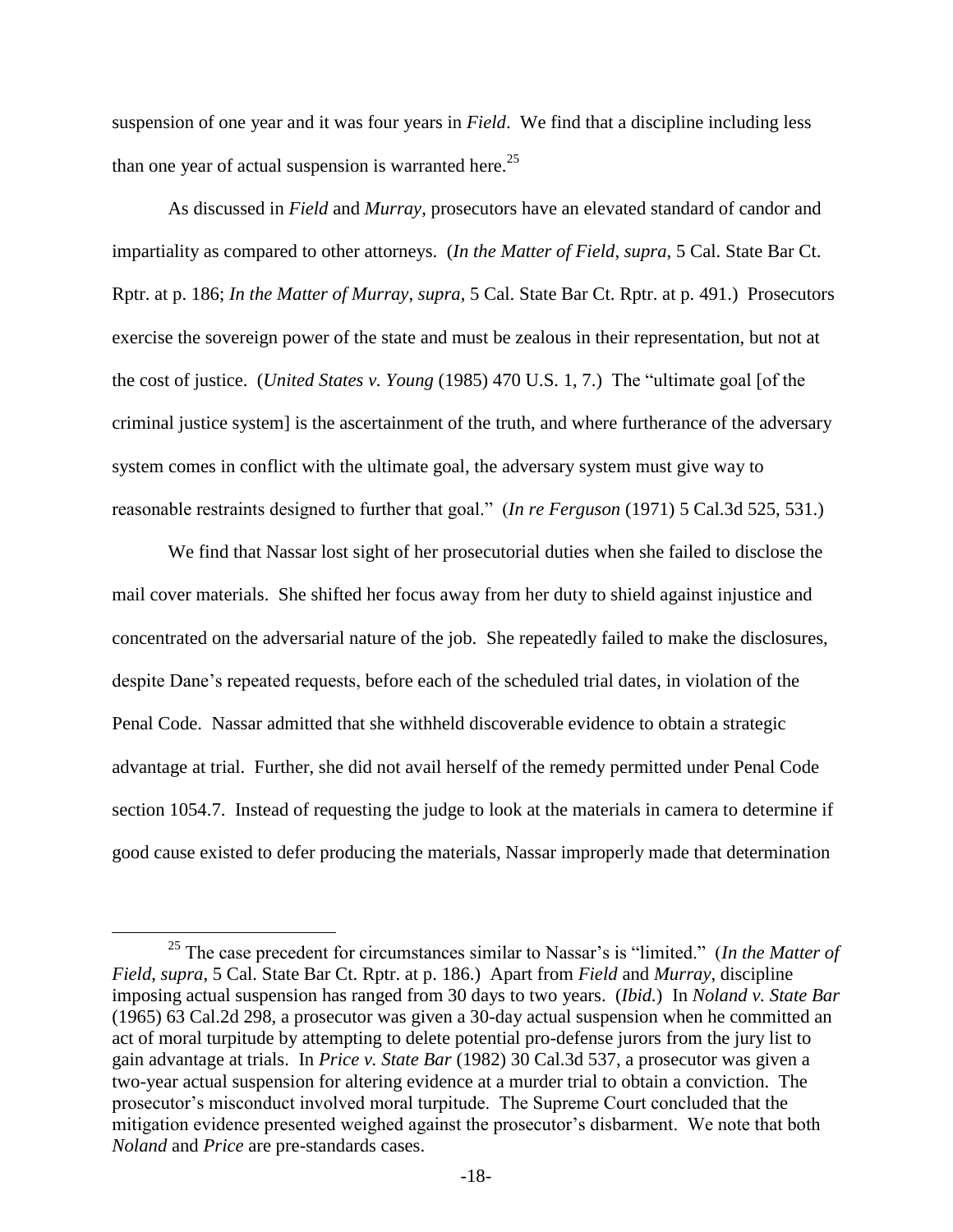herself. Her misconduct was serious and her actions fell substantially below the standards required of a prosecutor.

In sum, we find that Nassar's failure to produce discoverable evidence to the defense warrants a term of actual suspension above the 30-day minimum described in standard  $1.2(c)(1)$ .<sup>26</sup> The aggravation and mitigation factors in this case are on balance and do not merit either a longer or shorter term of suspension.<sup>27</sup> We find that the comparable case law is most useful in determining the appropriate discipline recommendation. We believe that the purposes of attorney discipline and prosecutorial accountability will be met by recommending discipline that includes a six-month actual suspension. The hearing judge's recommendation of a one-year actual suspension and until Nassar provides proof of her rehabilitation, fitness to practice, and present learning and ability in the general law is not necessary as our recommendation should convey to Nassar the gravity and consequences of her actions.

## **VI. RECOMMENDATION**

For the foregoing reasons, we recommend that Sandra Lee Nassar be suspended from the practice of law for two years, that execution of that suspension be stayed, and that she be placed on probation for two years with the following conditions:

- 1. Nassar must be suspended from the practice of law for the first six months of her probation.
- 2. Within 30 days after the effective date of the Supreme Court order imposing discipline in this matter, Nassar must (1) read the California Rules of Professional Conduct and Business and Professions Code sections 6067, 6068, and 6103 through 6126, and (2) provide a declaration, under penalty of perjury, attesting to her compliance with this requirement, to the State Bar's Office of Probation in Los Angeles with her first quarterly report.

<sup>&</sup>lt;sup>26</sup> Standard 1.2(c)(1) provides, "Actual suspension is generally for a period of 30 days, 60 days, 90 days, six months, one year, 18 months, two years, three years, or until specific conditions are met."

 $27$  Under standard 1.7, the net effect of the aggravating and mitigating circumstances can determine if a greater or lesser sanction than that specified in a given standard should be imposed. Here, those circumstances do not meet the requirements under standard 1.7(b) or (c).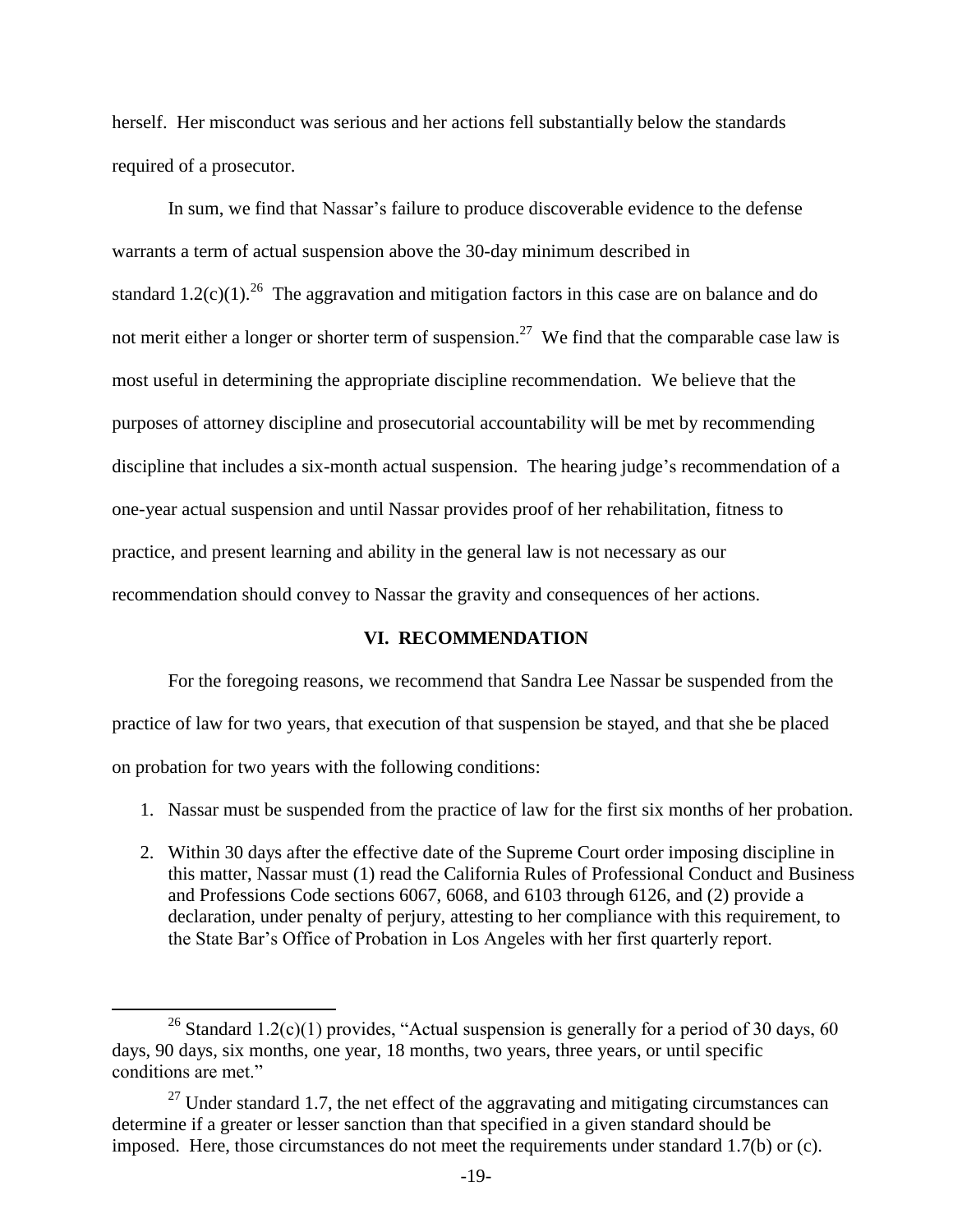- 3. Nassar must comply with the provisions of the State Bar Act, the Rules of Professional Conduct, and all of the conditions of her probation.
- 4. Within 30 days after the effective date of the Supreme Court order imposing discipline in this matter, Nassar must make certain that the State Bar Attorney Regulation and Consumer Resources Office (ARCR) has her current office address, email address, and telephone number. If she does not maintain an office, she must provide the mailing address, email address, and telephone number to be used for State Bar purposes. She must report, in writing, any change in the above information to ARCR, within 10 days after such change, in the manner required by that office.
- 5. Within 15 days after the effective date of the Supreme Court order imposing discipline in this matter, Nassar must schedule a meeting with her assigned probation case specialist to discuss the terms and conditions of her discipline and, within 30 days after the effective date of the court's order, must participate in such meeting. Unless otherwise instructed by the Office of Probation, she may meet with the probation case specialist in person or by telephone. During the probation period, she must promptly meet with representatives of the Office of Probation as requested by it and, subject to the assertion of applicable privileges, must fully, promptly, and truthfully answer any inquiries by it and provide to it any other information requested by it.
- 6. During Nassar's probation period, the State Bar Court retains jurisdiction over her to address issues concerning compliance with probation conditions. During this period, she must appear before the State Bar Court as required by the court or by the Office of Probation after written notice mailed to her official membership address, as provided above. Subject to the assertion of applicable privileges, Nassar must fully, promptly, and truthfully answer any inquiries by the court and must provide any other information the court requests.

**a. Deadlines for Reports.** Nassar must submit written quarterly reports to the Office of Probation no later than each January 10 (covering October 1 through December 31 of the prior year), April 10 (covering January 1 through March 31), July 10 (covering April 1 through June 30), and October 10 (covering July 1 through September 30) within the period of probation. If the first report would cover less than 30 days, that report must be submitted on the next quarter date and cover the extended deadline. In addition to all quarterly reports, Nassar must submit a final report no earlier than ten days before the last day of the probation period and no later than the last day of the probation period.

**b. Contents of Reports**. Nassar must answer, under penalty of perjury, all inquiries contained in the quarterly report form provided by the Office of Probation, including stating whether she has complied with the State Bar Act and the Rules of Professional Conduct during the applicable quarter or period. All reports must be: (1) submitted on the form provided by the Office of Probation; (2) signed and dated after the completion of the period for which the report is being submitted (except for the final report); (3) filled out completely and signed under penalty of perjury; and (4) submitted to the Office of Probation on or before each report's due date.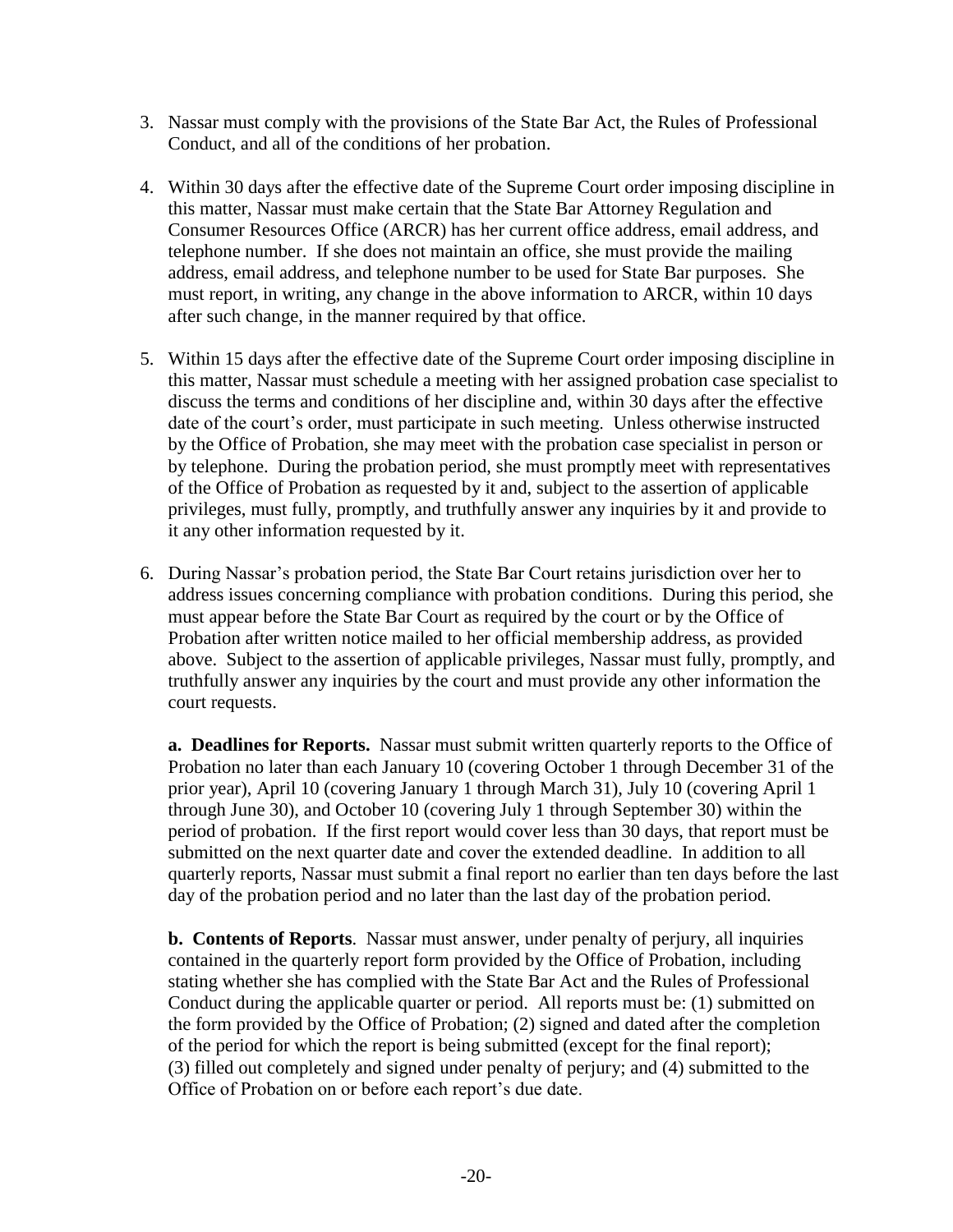**c. Submission of Reports**. All reports must be submitted by: (1) fax or email to the Office of Probation; (2) personal delivery to the Office of Probation; (3) certified mail, return receipt requested, to the Office of Probation (postmarked on or before the due date); or (4) other tracked-service provider, such as Federal Express or United Parcel Service, etc. (physically delivered to such provider on or before the due date).

**d. Proof of Compliance**. Nassar is directed to maintain proof of her compliance with the above requirements for each such report for a minimum of one year after either the period of probation or the period of her actual suspension has ended, whichever is longer. She is required to present such proof upon request by the State Bar, the Office of Probation, or the State Bar Court.

- 7. Within one year after the effective date of the Supreme Court order imposing discipline in this matter, Nassar must submit to the Office of Probation satisfactory evidence of completion of the State Bar Ethics School and passage of the test given at the end of that session. This requirement is separate from any Minimum Continuing Legal Education (MCLE) requirement, and she will not receive MCLE credit for attending Ethics School. If she provides satisfactory evidence of completion of Ethics School after the date of this decision but before the effective date of the Supreme Court's order in this matter, she will nonetheless receive credit for such evidence toward her duty to comply with this condition.
- 8. For a minimum of one year after the effective date of discipline, Nassar is directed to maintain proof of her compliance with the Supreme Court's order that she comply with the requirements of California Rules of Court, rule 9.20(a) and (c). Such proof must include the names and addresses of all individuals and entities to which notification was sent pursuant to rule 9.20; copies of the notification letter sent to each such intended recipient; the original receipt and tracking information provided by the postal authority for each such notification; and the originals of all returned receipts and notifications of non-delivery. Nassar is required to present such proof upon request by OCTC, the Office of Probation, and/or the State Bar Court.
- 9. The period of probation will commence on the effective date of the Supreme Court order imposing discipline in this matter. At the expiration of the probation period, if Nassar has complied with all conditions of probation, the period of stayed suspension will be satisfied and that suspension will be terminated.

# **VII. PROFESSIONAL RESPONSIBILITY EXAMINATION**

We further recommend that Nassar be ordered to take and pass the Multistate

Professional Responsibility Examination (MPRE) administered by the National Conference of

Bar Examiners within one year after the effective date of the Supreme Court order imposing

discipline in this matter and to provide satisfactory proof of such passage to the Office of

Probation within the same period. Failure to do so may result in an automatic suspension. (Cal.